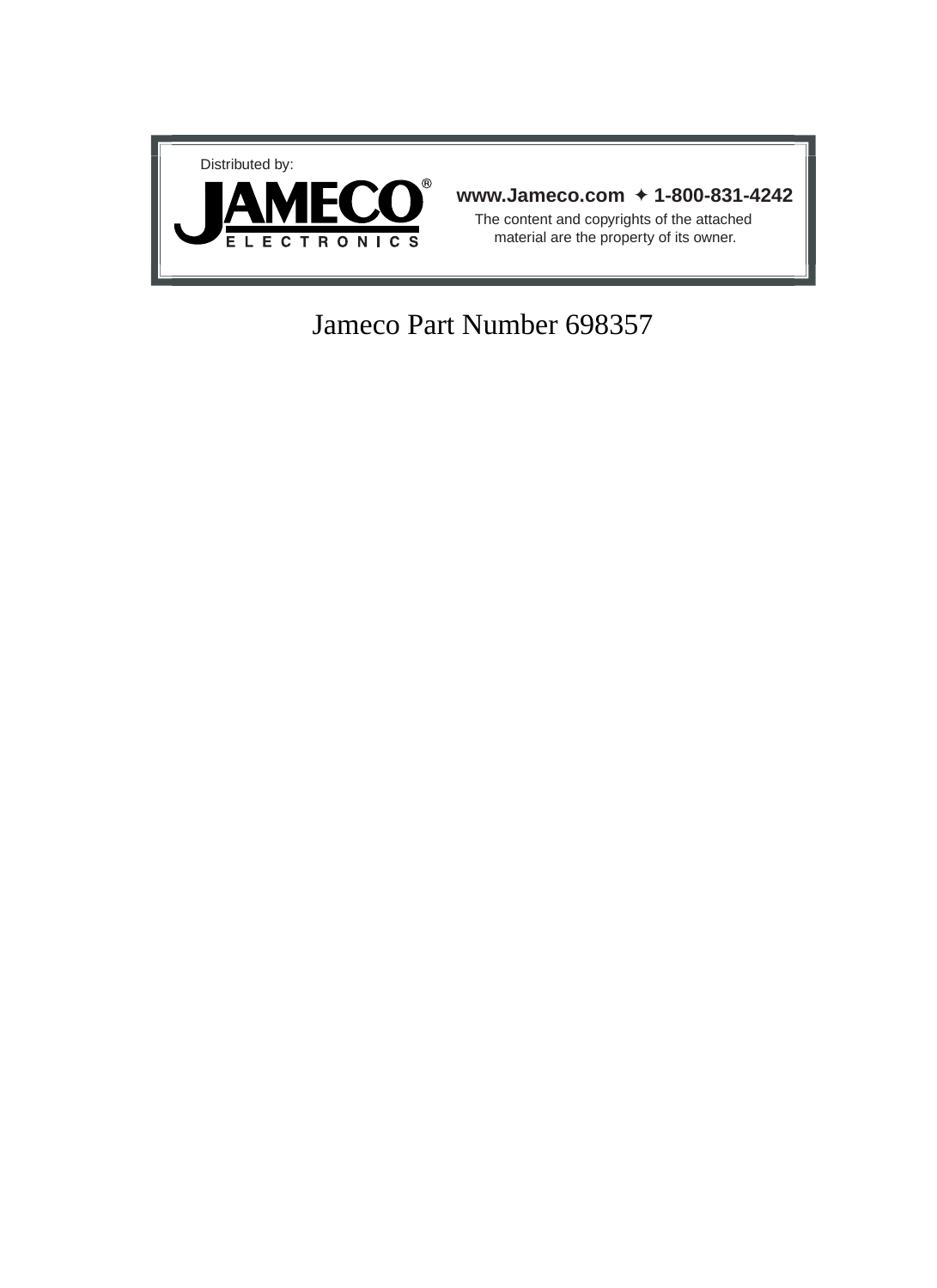

# **M27C801**

# 8 Mbit (1Mb x 8) UV EPROM and OTP EPROM

## **Features**

- 5V ± 10% Supply Voltage in Read Operation
- Access Time: 45 ns
- Low Power Consumption:
	- Active Current: 35 mA at 5 MHz
	- Standby Current: 100 µA
- Programming Voltage: 12.75V ± 0.25V
- Programming Time: 50 µs/word
- Electronic Signature
	- Manufacturer Code: 20h
	- Device Code: 42h
- ECOPACK<sup>®</sup> packages available

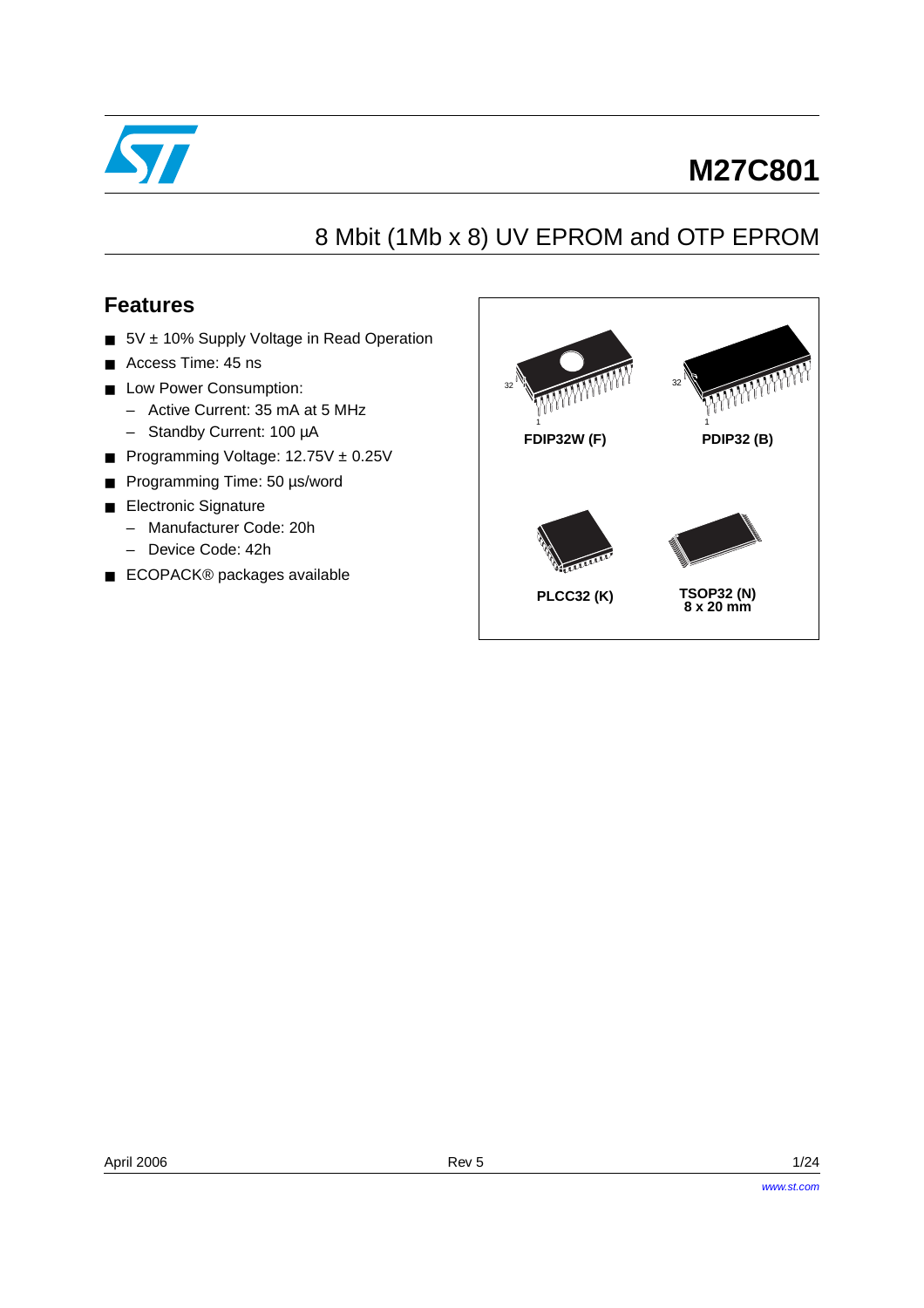# **Contents**

| 1              |      |                                                                |
|----------------|------|----------------------------------------------------------------|
| $\overline{2}$ |      |                                                                |
|                | 2.1  |                                                                |
|                | 2.2  |                                                                |
|                | 2.3  |                                                                |
|                | 2.4  |                                                                |
|                | 2.5  |                                                                |
|                | 2.6  |                                                                |
|                | 2.7  |                                                                |
|                | 2.8  |                                                                |
|                | 2.9  |                                                                |
|                | 2.10 | Erasure operation (applies to UV EPROM)  11                    |
| 3              |      |                                                                |
| 4              |      |                                                                |
| 5              |      |                                                                |
|                | 5.1  | 32-pin Ceramic Frit-seal DIP, with round window (FDIP32WA)  18 |
|                | 5.2  |                                                                |
|                | 5.3  | 32-lead Rectangular Plastic Leaded Chip Carrier (PLCC32) 20    |
|                | 5.4  | 32-lead Plastic Thin Small Outline, 8x20 mm (TSOP32)  21       |
| 6              |      |                                                                |
| $\overline{7}$ |      |                                                                |

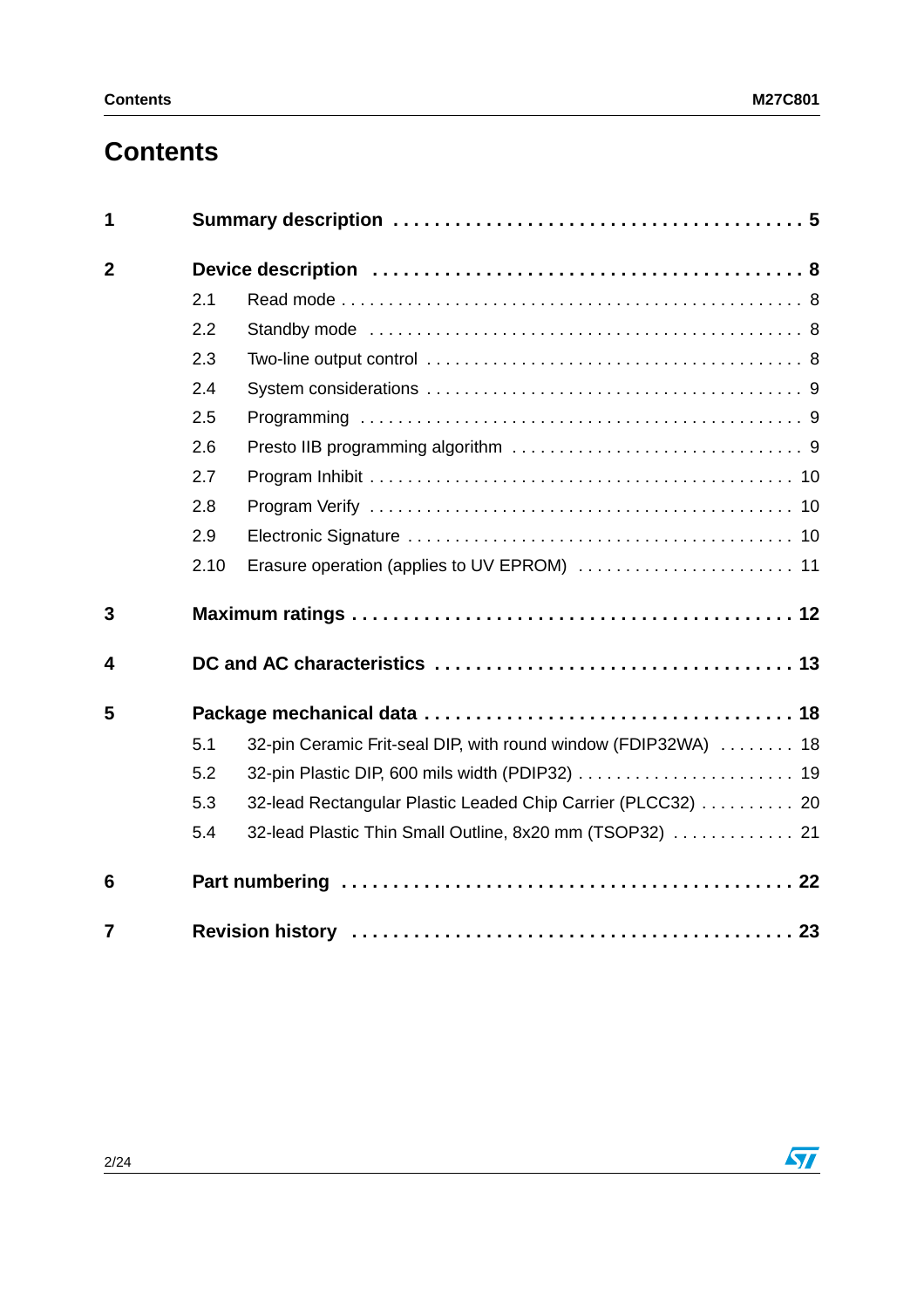# **List of tables**

| Table 1.  |  |
|-----------|--|
| Table 2.  |  |
| Table 3.  |  |
| Table 4.  |  |
| Table 5.  |  |
| Table 6.  |  |
| Table 7.  |  |
| Table 8.  |  |
| Table 9.  |  |
| Table 10. |  |
| Table 11. |  |
| Table 12. |  |
| Table 13. |  |
| Table 14. |  |
| Table 15. |  |
| Table 16. |  |
| Table 17. |  |
| Table 18. |  |

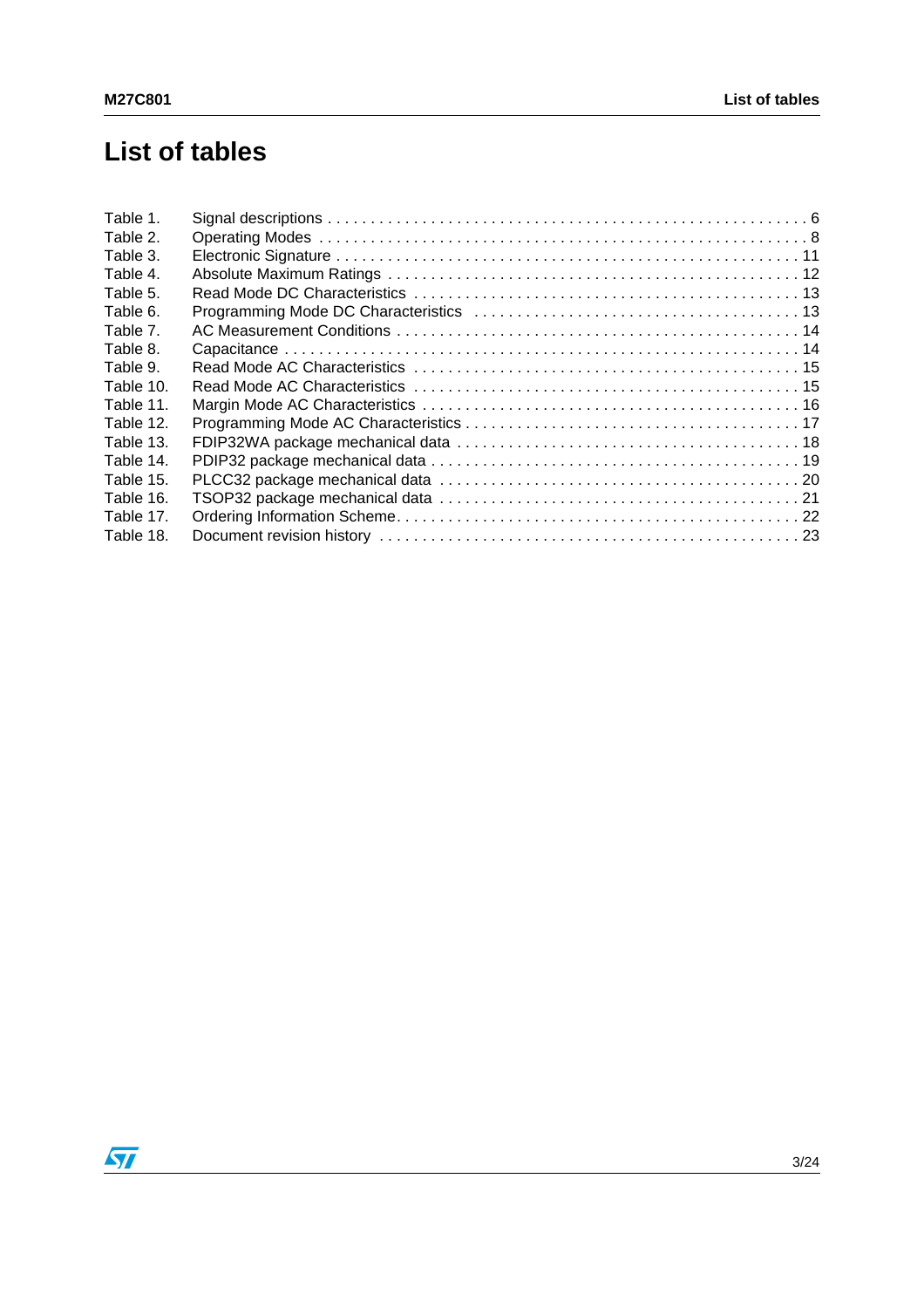# **List of figures**

| Figure 1.  |  |
|------------|--|
| Figure 2.  |  |
| Figure 3.  |  |
| Figure 4.  |  |
| Figure 5.  |  |
| Figure 6.  |  |
| Figure 7.  |  |
| Figure 8.  |  |
| Figure 9.  |  |
| Figure 10. |  |
| Figure 11. |  |
| Figure 12. |  |
| Figure 13. |  |
| Figure 14. |  |

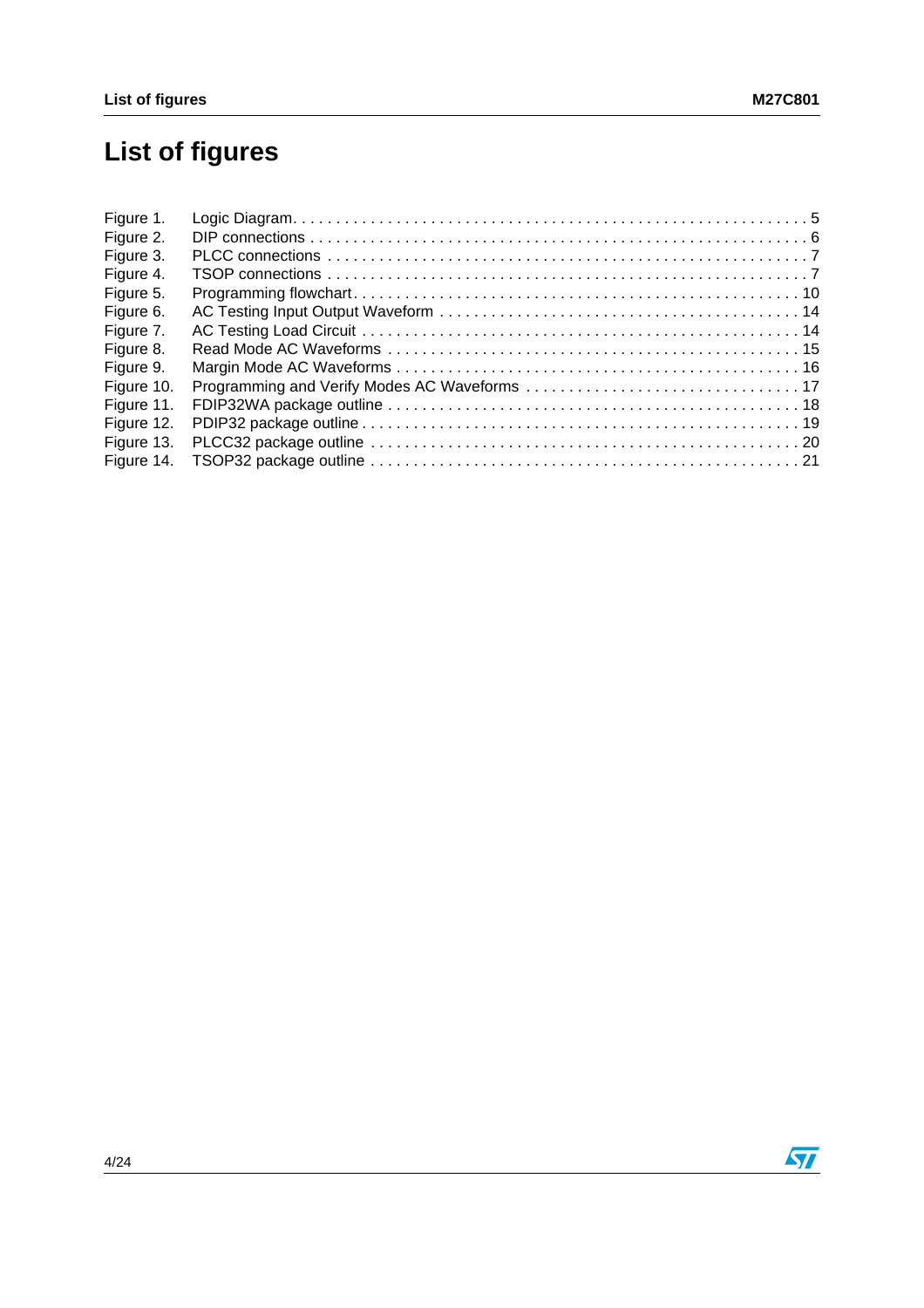## <span id="page-5-0"></span>**1 Summary description**

The M27C801 is an 8 Mbit EPROM offered in the two ranges UV (ultra violet erase) and OTP (one time programmable). It is ideally suited for applications where fast turn-around and pattern experimentation are important requirements and is organized as 1,048,576 by 8 bits.

The FDIP32W (window ceramic frit-seal package) has transparent lid which allows the user to expose the chip to ultraviolet light to erase the bit pattern. A new pattern can then be written to the device by following the programming procedure.

For applications where the content is programmed only one time and erasure is not required, the M27C801 is offered in PDIP32, PLCC32 and TSOP32 (8 x 20 mm) packages.

In order to meet environmental requirements, ST offers the M27C801 in ECOPACK® packages. ECOPACK packages are Lead-free. The category of second Level Interconnect is marked on the package and on the inner box label, in compliance with JEDEC Standard JESD97. The maximum ratings related to soldering conditions are also marked on the inner box label.

ECOPACK is an ST trademark. ECOPACK® specifications are available at: www.st.com.

See [Figure 1: Logic Diagram](#page-5-1) and [Table 1: Signal descriptions](#page-6-0) for a brief overview of the signals connected to this device.



### <span id="page-5-1"></span>**Figure 1. Logic Diagram**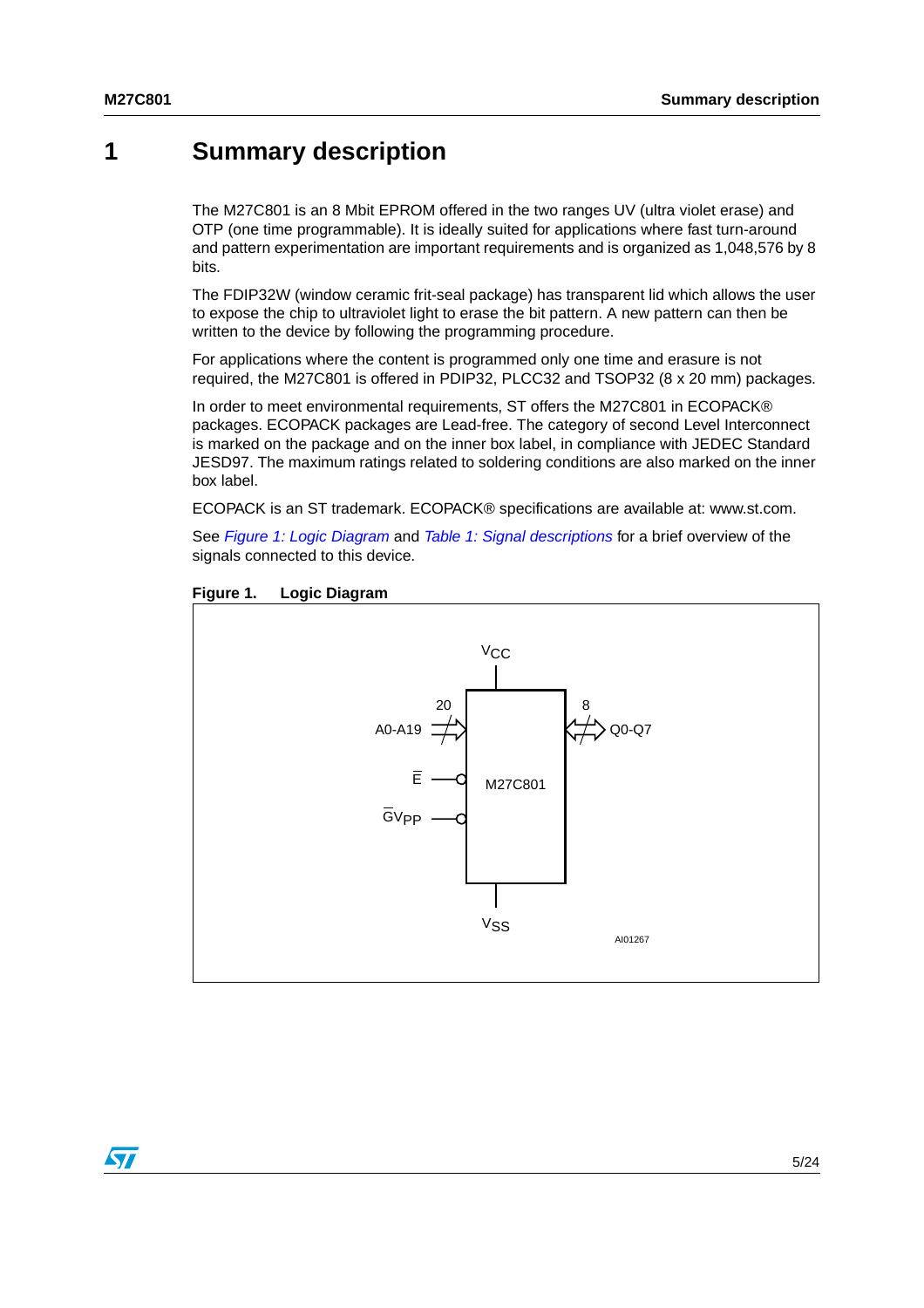| .                    |                                |
|----------------------|--------------------------------|
| <b>Signal</b>        | <b>Description</b>             |
| A0-A19               | Address Inputs                 |
| Q0-Q7                | Data Outputs                   |
| İΕ                   | Chip Enable                    |
| $\overline{GV}_{PP}$ | Output Enable / Program Supply |
| $V_{CC}$             | Supply Voltage                 |
| $V_{SS}$             | Ground                         |

<span id="page-6-0"></span>Table 1. **Signal descriptions** 

### <span id="page-6-1"></span>**Figure 2. DIP connections**

| A19                            |    |         |                     | 32 D V <sub>CC</sub>                 |
|--------------------------------|----|---------|---------------------|--------------------------------------|
| A <sub>16</sub> $12$           |    |         |                     | $31$ $\overline{)}$ A <sub>18</sub>  |
| A <sub>15</sub> $13$           |    |         |                     | 30 A17                               |
| A <sub>12</sub> $\blacksquare$ | 4  |         |                     | 29 D A14                             |
| A7 $\prod$ 5                   |    |         |                     | 28 D A13                             |
| $AG$ <sup><math>6</math></sup> |    |         |                     | 27 D A8                              |
| A5 $17$                        |    |         |                     | 26 D A9                              |
| $A4$ [ 8                       |    |         |                     | 25 DA11                              |
| $A3$ <sup>[9]</sup>            |    | M27C801 |                     | $24$ $\overline{)}$ GV <sub>PP</sub> |
| A2 [ 10                        |    |         |                     | 23 D A10                             |
| $A1$ <sup>[]</sup>             | 11 |         | $22$ $\overline{E}$ |                                      |
| A0 <sup>12</sup>               |    |         | 21                  | DQ7                                  |
| Q0 <sup>[13</sup>              |    |         |                     | 20 D Q 6                             |
| Q1 [ 14                        |    |         |                     | 19 D Q 5                             |
| Q2 [ 15                        |    |         |                     | 18 D Q 4                             |
| $V$ SS $[$ 16                  |    |         |                     | 17 D Q 3                             |
|                                |    |         | AI01268             |                                      |
|                                |    |         |                     |                                      |

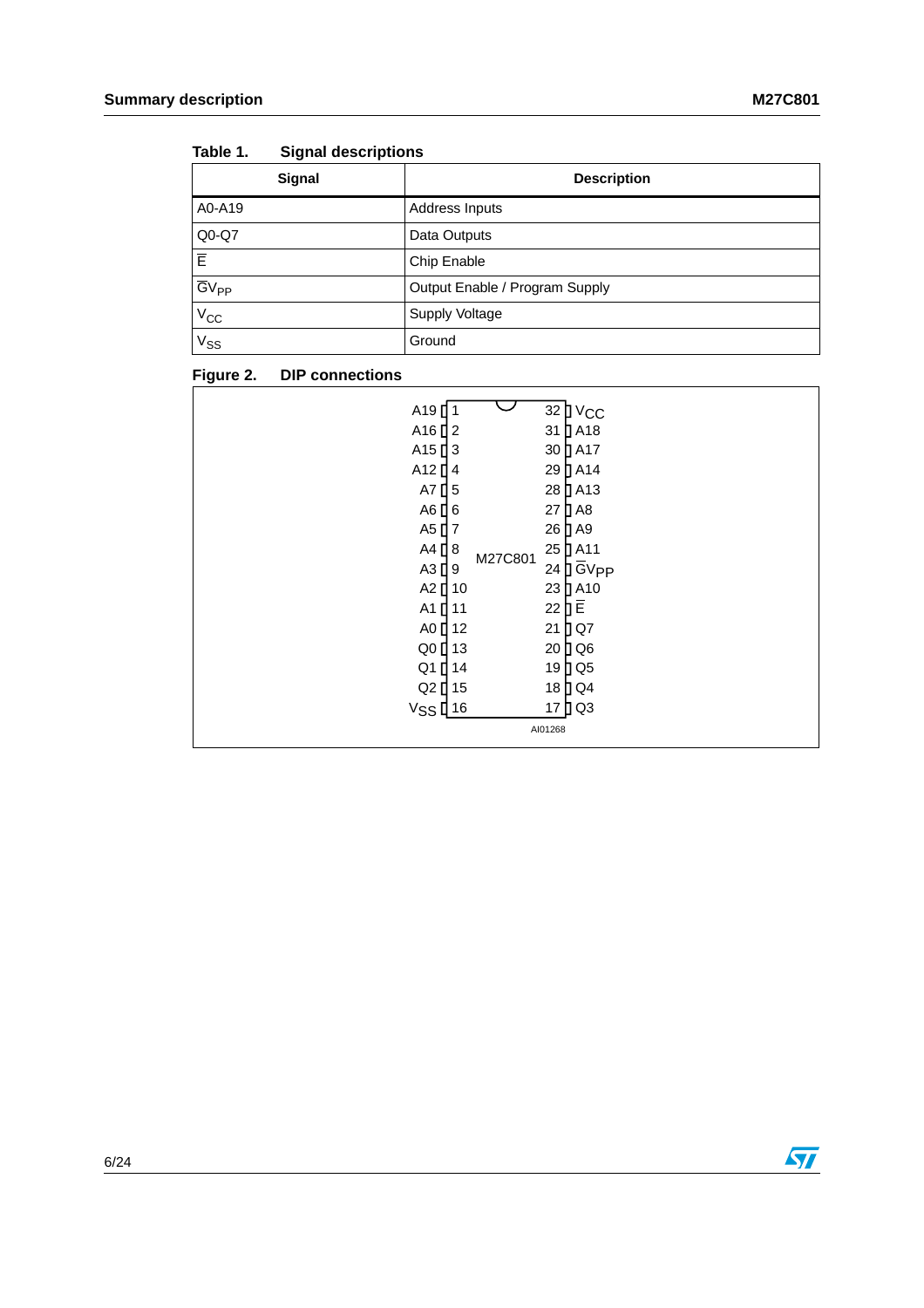<span id="page-7-0"></span>



<span id="page-7-1"></span>



 $\sqrt{2}$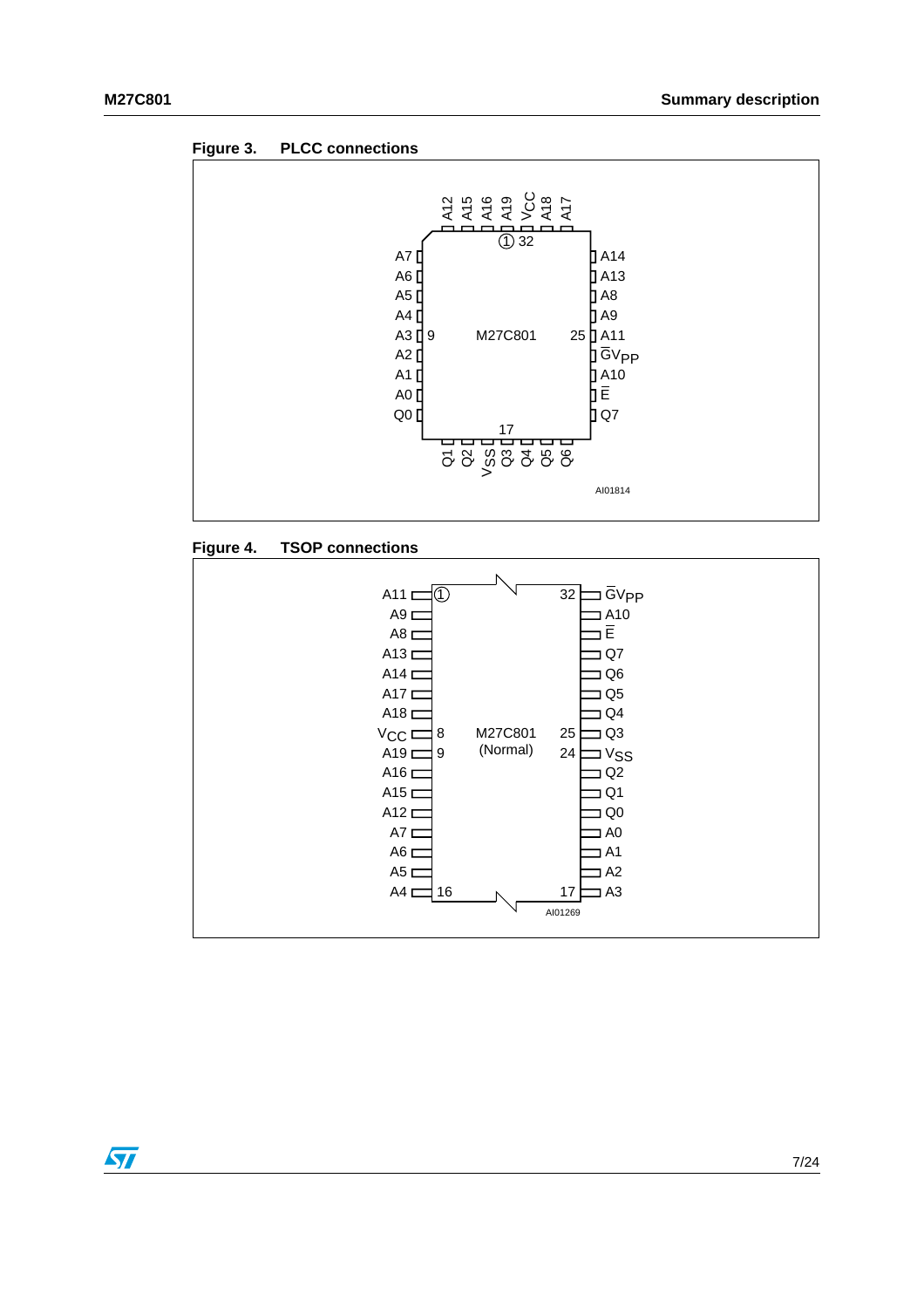# <span id="page-8-0"></span>**2 Device description**

The operating modes of the M27C801 are listed in the Operating Modes table. A single power supply is required in Read mode. All inputs are TTL levels except for  $\overline{G}V_{\text{PP}}$  and 12V on A9 for Electronic Signature and Margin Mode Set or Reset.

| <b>Mode</b>                 | Ē               | $\overline{GV}_{\text{pp}}$ | A9              | $Q7-Q0$  |
|-----------------------------|-----------------|-----------------------------|-----------------|----------|
| Read                        | $V_{IL}$        | $V_{IL}$                    | х               | Data Out |
| Output Disable              | $V_{IL}$        | $V_{\text{IH}}$             | х               | $Hi-Z$   |
| Program                     | $V_{II}$ Pulse  | V <sub>PP</sub>             | х               | Data In  |
| Program Inhibit             | V <sub>IH</sub> | V <sub>PP</sub>             | X               | $Hi-Z$   |
| Standby                     | $V_{\text{IH}}$ | X                           | х               | $Hi-Z$   |
| <b>Electronic Signature</b> | $V_{IL}$        | $V_{IL}$                    | V <sub>ID</sub> | Codes    |

<span id="page-8-4"></span>Table 2. **Table 2. Operating Modes (1)**

1.  $X = V_{\text{IH}}$  or  $V_{\text{IL}}$ ,  $V_{\text{ID}} = 12V \pm 0.5V$ .

## <span id="page-8-1"></span>**2.1 Read mode**

The M27C801 has two control functions, both of which must be logically active in order to obtain data at the outputs. Chip Enable  $(E)$  is the power control and should be used for device selection. Output Enable  $(\overline{G})$  is the output control and should be used to gate data to the output pins, independent of device selection. Assuming that the addresses are stable, the address access time  $(t_{A\vee O\vee})$  is equal to the delay from  $\overline{E}$  to output ( $t_{E\perp O\vee}$ ). Data is available at the output after a delay of  $t_{GLQV}$  from the falling edge of  $\overline{G}$ , assuming that  $\overline{E}$  has been low and the addresses have been stable for at least  $t_{AVQV}t_{GLOV}$ .

## <span id="page-8-2"></span>**2.2 Standby mode**

The M27C801 has a standby mode which reduces the supply current from 35mA to 100µA.

The M27C801 is placed in the standby mode by applying a CMOS high signal to the  $\overline{E}$  input. When in the standby mode, the outputs are in a high impedance state, independent of the  $\overline{G}V_{PP}$  input.

## <span id="page-8-3"></span>**2.3 Two-line output control**

Because EPROMs are usually used in larger memory arrays, the product features a 2 line control function which accommodates the use of multiple memory connection. The two line control function allows:

- the lowest possible memory power dissipation,
- complete assurance that output bus contention will not occur.

For the most efficient use of these two control lines,  $\overline{E}$  should be decoded and used as the primary device selecting function, while  $\overline{G}$  should be made a common connection to all devices in the array and connected to the READ line from the system control bus. This

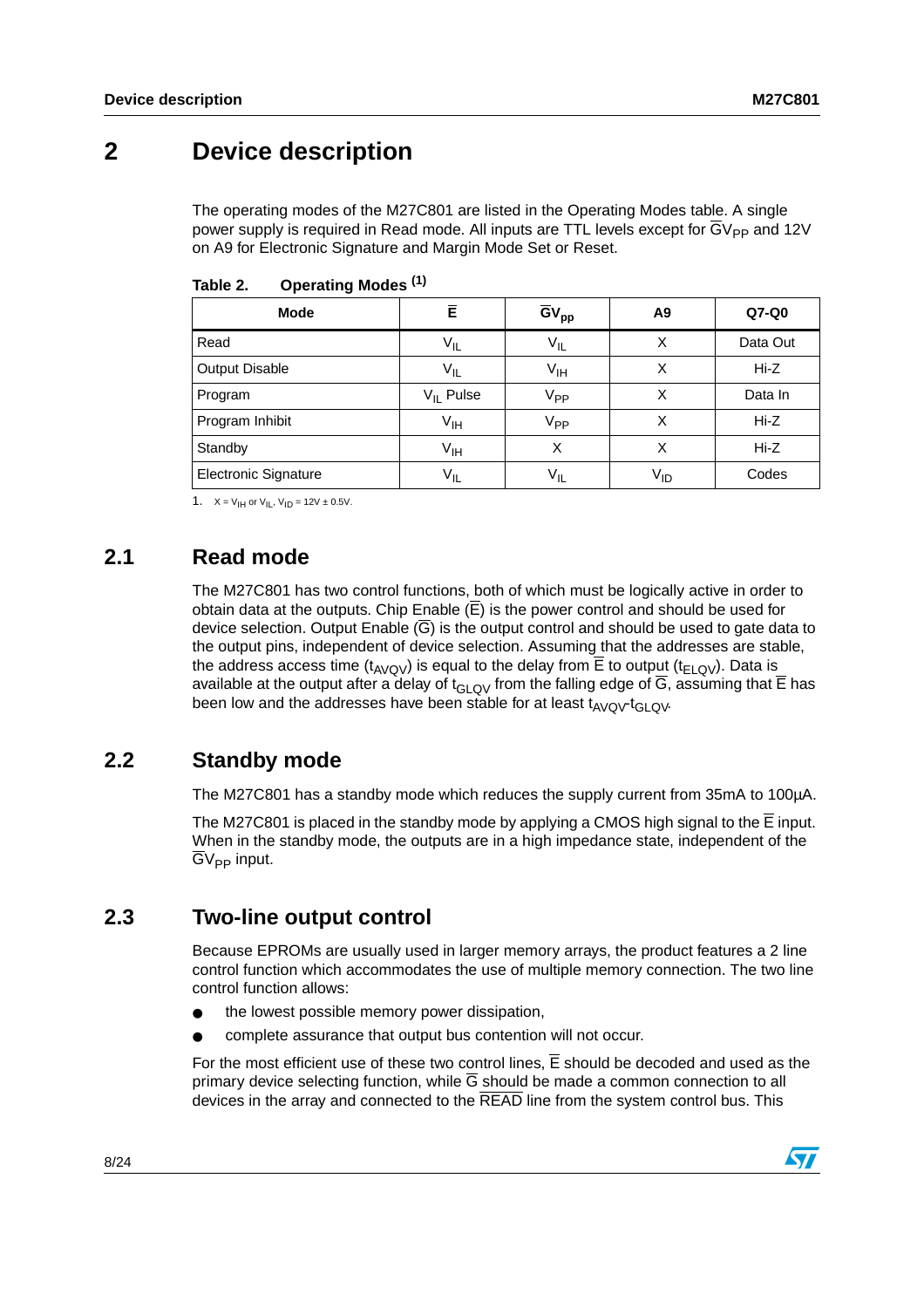ensures that all deselected memory devices are in their low power standby mode and that the output pins are only active when data is required from a particular memory device.

## <span id="page-9-0"></span>**2.4 System considerations**

The power switching characteristics of Advanced CMOS EPROMs require careful decoupling of the devices. The supply current,  $I_{CC}$ , has three segments that are of interest to the system designer: the standby current level, the active current level, and transient current peaks that are produced by the falling and rising edges of E. The magnitude of the transient current peaks is dependent on the capacitive and inductive loading of the device at the output. The associated transient voltage peaks can be suppressed by complying with the two line output control and by properly selected decoupling capacitors. It is recommended that a 0.1 $\mu$ F ceramic capacitor be used on every device between  $V_{CC}$  and  $V_{SS}$ . This should be a high frequency capacitor of low inherent inductance and should be placed as close to the device as possible. In addition, a 4.7µF bulk electrolytic capacitor should be used between  $V_{CC}$  and  $V_{SS}$  for every eight devices. The bulk capacitor should be located near the power supply connection point. The purpose of the bulk capacitor is to overcome the voltage drop caused by the inductive effects of PCB traces.

## <span id="page-9-1"></span>**2.5 Programming**

When delivered (and after each erasure for UV EPROM), all bits of the M27C801 are in the '1' state. Data is introduced by selectively programming '0's into the desired bit locations. Although only '0' will be programmed, both '1's and '0's can be present in the data word. The only way to change a '0' to a '1' is by die exposure to ultraviolet light (UV EPROM). The M27C801 is in the programming mode when  $V_{\text{PP}}$  input is at 12.75V and E is pulsed to  $V_{\text{II}}$ . The data to be programmed is applied to 8 bits in parallel to the data output pins. The levels required for the address and data inputs are TTL.  $V_{CC}$  is specified to be 6.25V  $\pm$  0.25V.

## <span id="page-9-2"></span>**2.6 Presto IIB programming algorithm**

Presto IIB Programming Algorithm allows the whole array to be programmed with a guaranteed margin, in a typical time of 52.5 seconds. This can be achieved with STMicroelectronics M27C801 due to several design innovations to improve programming efficiency and to provide adequate margin for reliability. Before starting the programming the internal Margin Mode circuit is set in order to guarantee that each cell is programmed with enough margin. Then a sequence of 50 µs program pulses are applied to each byte until a correct Verify occurs (see [Figure 5](#page-10-3)). No overprogram pulses are applied since the Verify in Margin Mode provides the necessary margin.

 $\sqrt{}$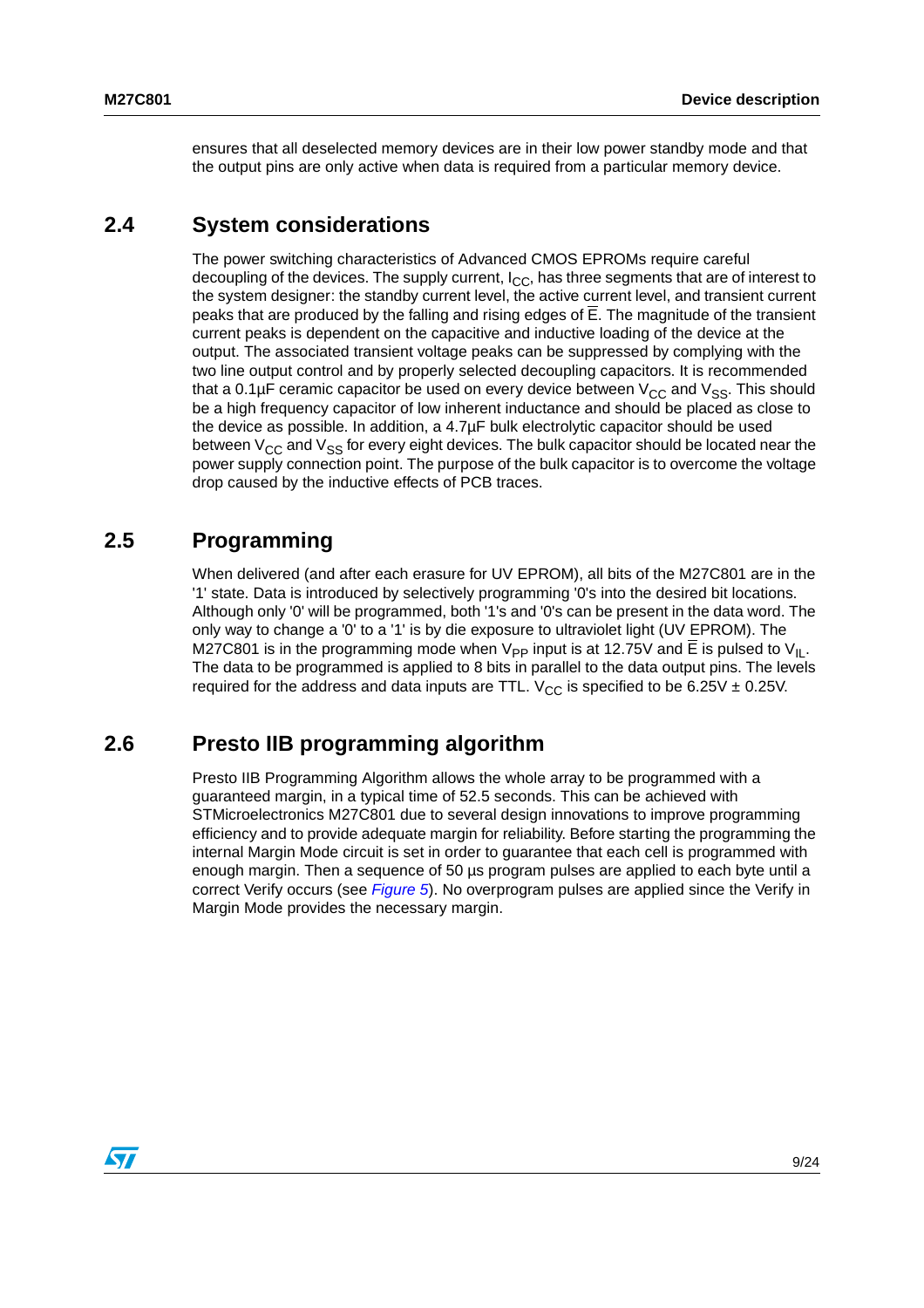

### <span id="page-10-3"></span>**Figure 5. Programming flowchart**

## <span id="page-10-0"></span>**2.7 Program Inhibit**

Programming of multiple M27C801s in parallel with different data is also easily accomplished. Except for  $\overline{E}$ , all like inputs including  $\overline{G}V_{PP}$  of the parallel M27C801 may be common. A TTL low level pulse applied to a M27C801's  $\overline{E}$  input, with  $V_{PP}$  at 12.75V, will program that M27C801. A high level  $\overline{E}$  input inhibits the other M27C801s from being programmed.

## <span id="page-10-1"></span>**2.8 Program Verify**

A Verify (Read) should be performed on the programmed bits to determine that they were correctly programmed. The Verify is accomplished with  $\overline{G}$  at  $V_{II}$ . Data should be verified with  $t_{F1QV}$  after the falling edge of  $\overline{E}$ .

## <span id="page-10-2"></span>**2.9 Electronic Signature**

The Electronic Signature (ES) mode allows the reading out of a binary code from an EPROM that will identify its manufacturer and type. This mode is intended for use by programming equipment to automatically match the device to be programmed with its corresponding programming algorithm. The ES mode is functional in the  $25^{\circ}C \pm 5^{\circ}C$ ambient temperature range that is required when programming the M27C801. To activate

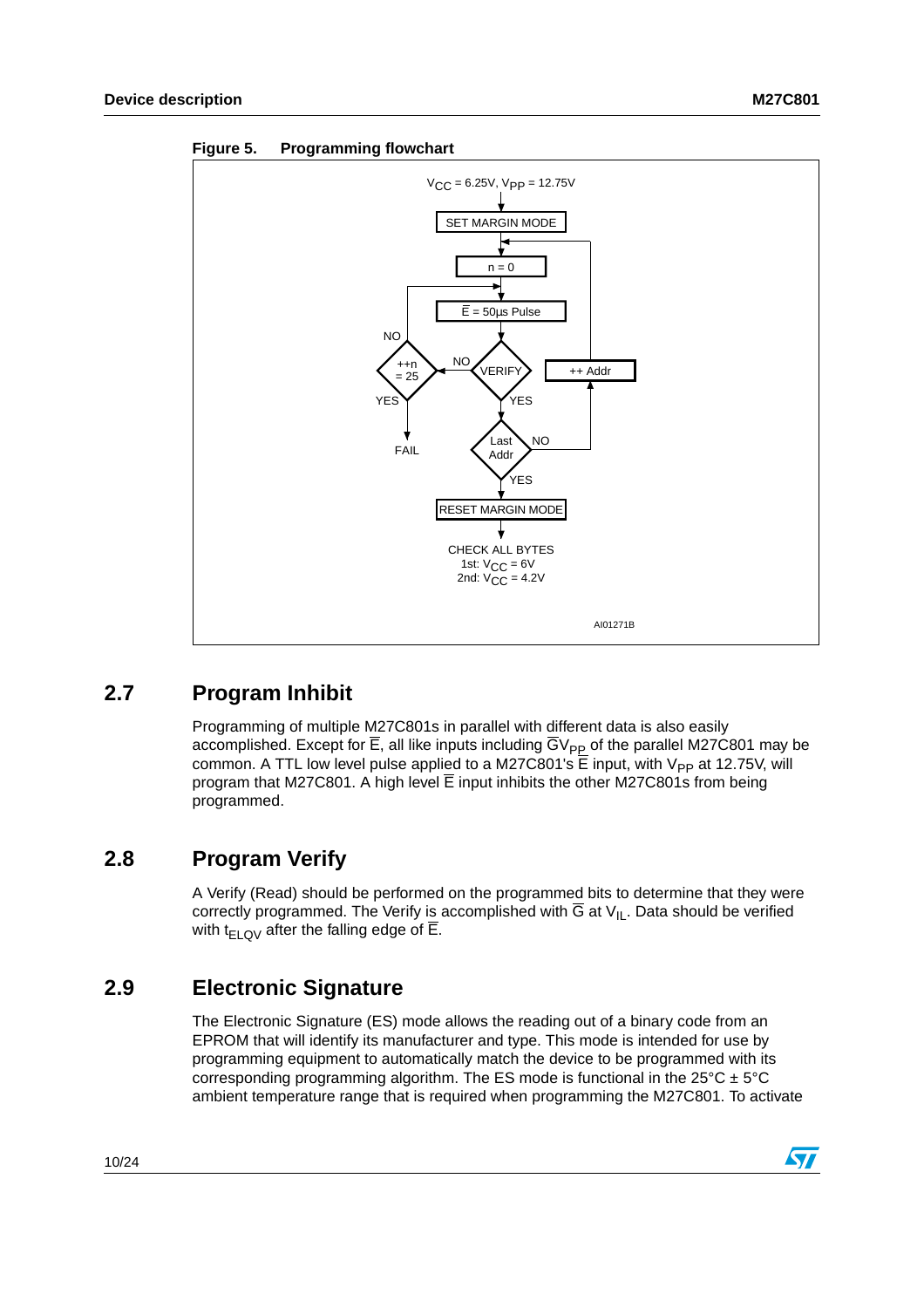the ES mode, the programming equipment must force 11.5V to 12.5V on address line A9 of the M27C801. Two identifier bytes may then be sequenced from the device outputs by toggling address line A0 from  $V_{II}$  to  $V_{IH}$ . All other address lines must be held at  $V_{II}$  during Electronic Signature mode. Byte 0 (A0 =  $V_{II}$ ) represents the manufacturer code and byte 1  $(AO = V<sub>IH</sub>)$  the device identifier code. For the STMicroelectronics M27C801, these two identifier bytes are given in [Table 3](#page-11-1) and can be read-out on outputs Q7 to Q0.

| <b>Identifier</b>   | A0              | Q7 | Q6 | Q5 | Q4 | Q3 | Q2 | Q1 | Q0 | <b>Hex Data</b> |
|---------------------|-----------------|----|----|----|----|----|----|----|----|-----------------|
| Manufacturer's Code | $V_{IL}$        |    |    |    |    |    |    |    |    | 20h             |
| Device Code         | V <sub>IH</sub> |    |    |    |    |    |    |    |    | 42h             |

<span id="page-11-1"></span>Table 3. **Electronic Signature** 

## <span id="page-11-0"></span>**2.10 Erasure operation (applies to UV EPROM)**

The erasure characteristics of the M27C801 is such that erasure begins when the cells are exposed to light with wavelengths shorter than approximately 4000 Å. It should be noted that sunlight and some type of fluorescent lamps have wavelengths in the 3000-4000 Å range. Research shows that constant exposure to room level fluorescent lighting could erase a typical M27C801 in about 3 years, while it would take approximately 1 week to cause erasure when exposed to direct sunlight. If the M27C801 is to be exposed to these types of lighting conditions for extended periods of time, it is suggested that opaque labels be put over the M27C801 window to prevent unintentional erasure. The recommended erasure procedure for the M27C801 is exposure to short wave ultraviolet light which has wavelength 2537 Å. The integrated dose (i.e. UV intensity x exposure time) for erasure should be a minimum of 30 W-sec/cm<sup>2</sup>. The erasure time with this dosage is approximately 30 to 40 minutes using an ultraviolet lamp with 12000  $\mu$ W/cm<sup>2</sup> power rating. The M27C801 should be placed within 2.5 cm (1 inch) of the lamp tubes during the erasure. Some lamps have a filter on their tubes which should be removed before erasure.

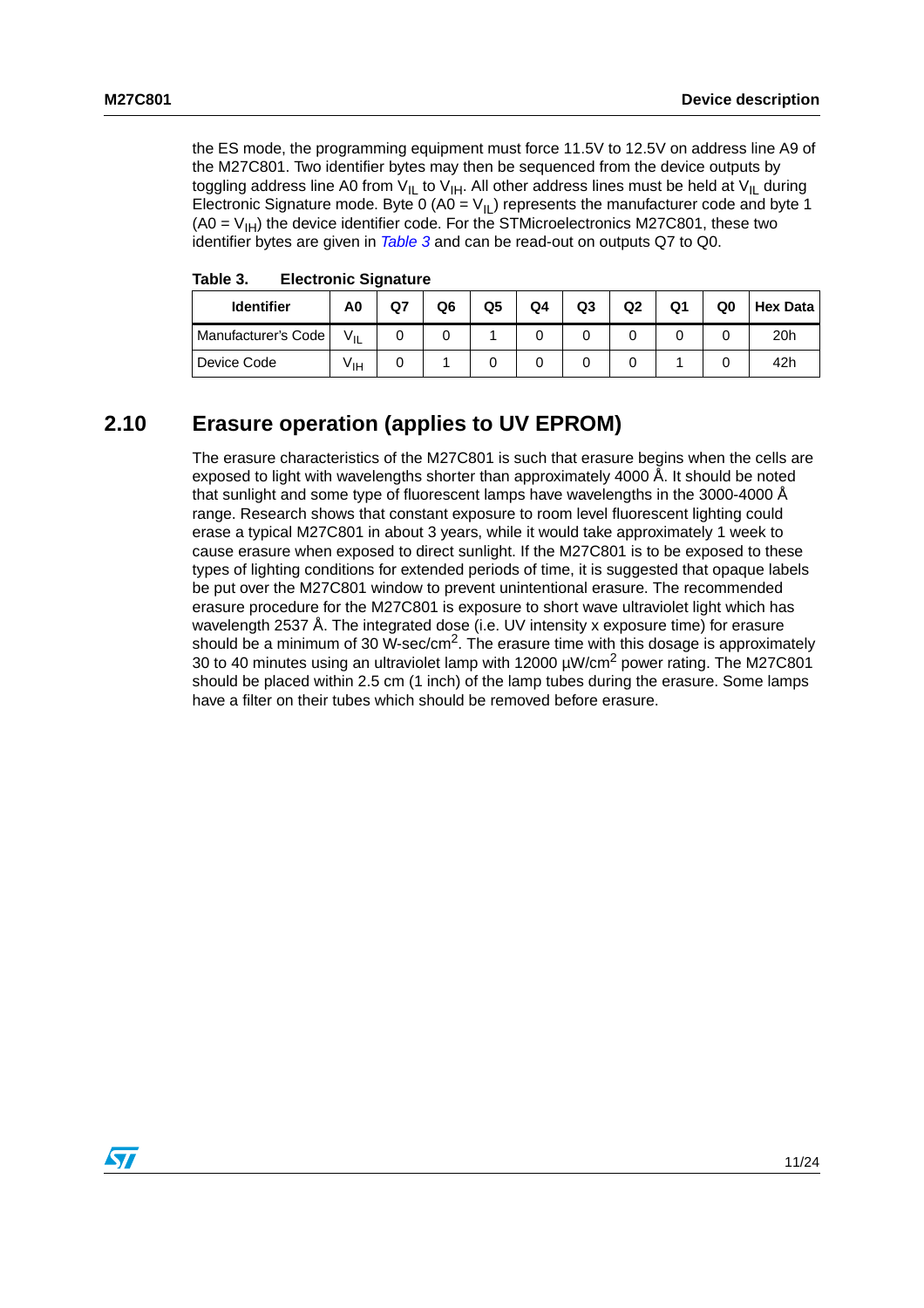# <span id="page-12-0"></span>**3 Maximum ratings**

| Symbol                       | <b>Parameter</b>                    | Value        | Unit |
|------------------------------|-------------------------------------|--------------|------|
| $\mathsf{T}_\mathsf{A}$      | Ambient Operating Temperature (2)   | $-40$ to 125 | °C   |
| $\mathsf{T}_{\mathsf{BIAS}}$ | Temperature Under Bias              | $-50$ to 125 | °C   |
| $\mathsf{T}_{\textsf{STG}}$  | Storage Temperature                 | $-65$ to 150 | °C   |
| $V_{IO}$ <sup>(3)</sup>      | Input or Output Voltage (except A9) | $-2$ to $7$  | V    |
| $V_{\rm CC}$                 | Supply Voltage                      | $-2$ to $7$  | V    |
| $V_{A9}$ <sup>(3)</sup>      | A9 Voltage                          | $-2$ to 13.5 | V    |
| V <sub>PP</sub>              | Program Supply Voltage              | $-2$ to 14   | v    |

#### <span id="page-12-1"></span>Table 4. **Absolute Maximum Ratings (1)**

1. Except for the rating "Operating Temperature Range", stresses above those listed in the Table "Absolute Maximum Ratings" may cause permanent damage to the device. These are stress ratings only and operation of the device at these or any other conditions above those indicated in the Operating sections of<br>this specification is not implied. Exposure to Absolute Maximum Rating conditions for extended periods<br>may affect documents.

2. Depends on range.

<span id="page-12-2"></span>3. Minimum DC voltage on Input or Output is –0.5V with possible undershoot to –2.0V for a period less than 20ns. Maximum DC voltage on Output is VCC +0.5V with possible overshoot to VCC +2V for a period less than 20ns.

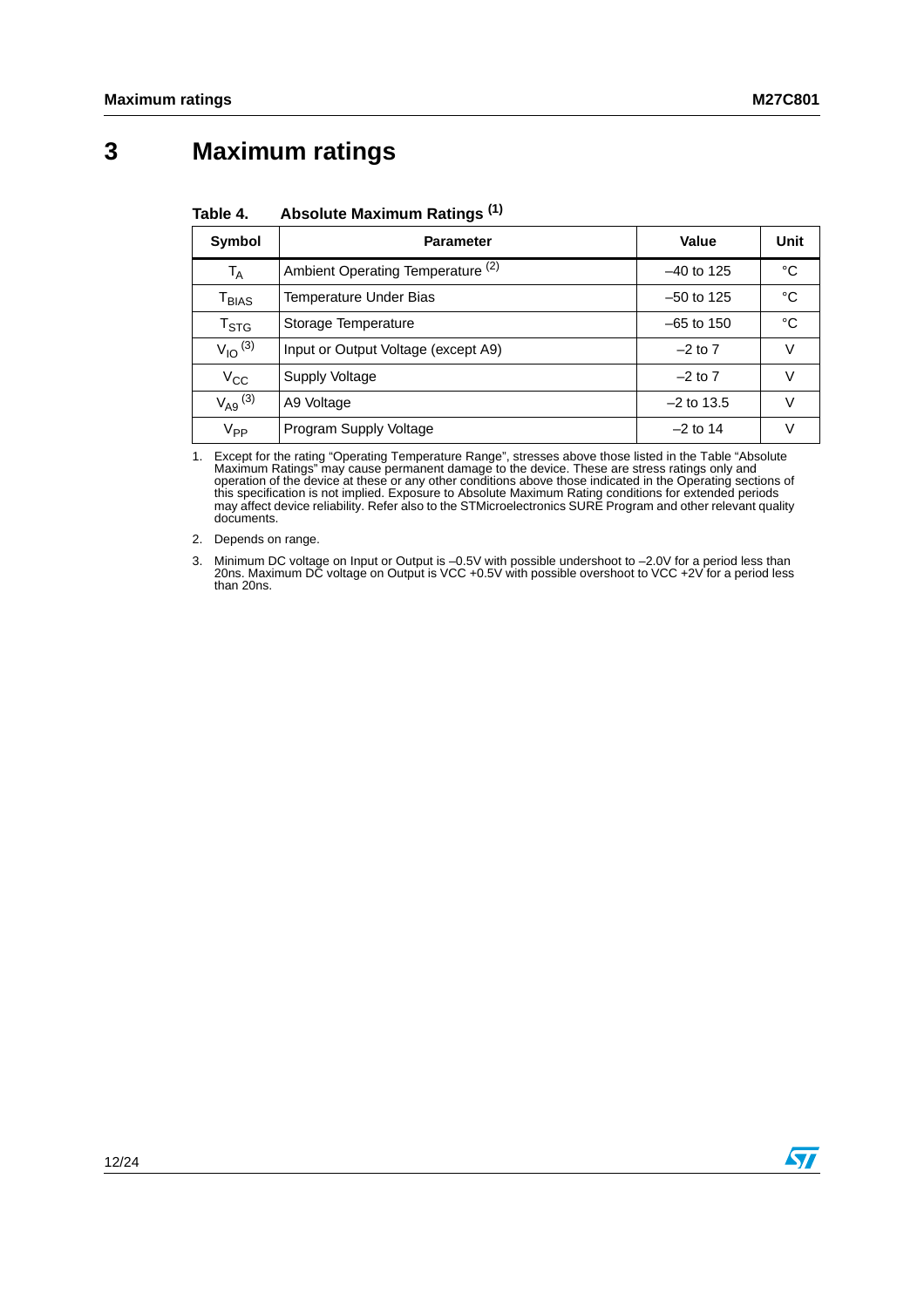# <span id="page-13-0"></span>**4 DC and AC characteristics**

 $T_A = 0$  to 70 °C or –40 to 85 °C;  $V_{CC} = 5V \pm 10\%$ 

| Symbol                 | <b>Parameter</b>                        | <b>Test Condition</b>                                                                         | Min.               | Max.         | Unit   |
|------------------------|-----------------------------------------|-----------------------------------------------------------------------------------------------|--------------------|--------------|--------|
| Īц                     | Input Leakage Current                   | $0V \leq V_{IN} \leq V_{CC}$                                                                  |                    | ±10          | μA     |
| <sup>I</sup> LO        | Output Leakage Current                  | $0V \leq V_{\text{OUT}} \leq V_{\text{CC}}$                                                   |                    | ±10          | μA     |
| $I_{\rm CC}$           | <b>Supply Current</b>                   | $\overline{E} = V_{II}$ , $\overline{G}V_{PP} = V_{II}$ ,<br>$I_{\text{OUT}}$ = 0mA, f = 5MHz |                    | 35           | mA     |
| $I_{\rm CC1}$          | Supply Current (Standby) TTL            | $\overline{E}$ = $V_{\text{IH}}$                                                              |                    | 1            | mA     |
| $I_{CC2}$              | Supply Current (Standby)<br><b>CMOS</b> | $\overline{E}$ > V <sub>CC</sub> – 0.2V                                                       |                    | 100          | μA     |
| <b>I</b> <sub>PP</sub> | Program Current                         | $V_{PP} = V_{CC}$                                                                             |                    | 10           | μA     |
| $V_{IL}$               | Input Low Voltage                       |                                                                                               | $-0.3$             | 0.8          | V      |
| $V_{\text{IH}}^{(2)}$  | Input High Voltage                      |                                                                                               | $\mathcal{P}$      | $V_{CC}$ + 1 | $\vee$ |
| $V_{OL}$               | Output Low Voltage                      | $I_{\Omega I} = 2.1 \text{mA}$                                                                |                    | 0.4          | $\vee$ |
| $V_{OH}$               | Output High Voltage TTL                 | $I_{OH} = -1mA$                                                                               | 3.6                |              | $\vee$ |
|                        | Output High Voltage CMOS                | $I_{OH} = -100 \mu A$                                                                         | $V_{\rm CC}$ – 0.7 |              | V      |

<span id="page-13-1"></span>

| Table 5. |  | Read Mode DC Characteristics <sup>(1)</sup> |
|----------|--|---------------------------------------------|
|----------|--|---------------------------------------------|

1.  $V_{CC}$  must be applied simultaneously with or before  $V_{PP}$  and removed simultaneously or after  $V_{PP}$ .

2. Maximum DC voltage on Output is  $V_{CC}$  +0.5V.

 $T_A = 25 °C$ ;  $V_{CC} = 6.25 V \pm 0.25 V$ ;  $V_{PP} = 12.75 V \pm 0.25 V$ 

<span id="page-13-2"></span>Table 6. **Programming Mode DC Characteristics <sup>(1)</sup>** 

| Symbol          | <b>Parameter</b>          | <b>Test Condition</b>            | Min.           | Max.               | Unit   |
|-----------------|---------------------------|----------------------------------|----------------|--------------------|--------|
| ĪЦ              | Input Leakage Current     | $V_{II} \leq V_{IN} \leq V_{IH}$ |                | ±10                | μA     |
| <sup>I</sup> cc | <b>Supply Current</b>     |                                  |                | 50                 | mA     |
| I <sub>PP</sub> | Program Current           | $\overline{E} = V_{\parallel}$   |                | 50                 | mA     |
| $V_{IL}$        | Input Low Voltage         |                                  | $-0.3$         | 0.8                | V      |
| V <sub>IH</sub> | Input High Voltage        |                                  | $\overline{2}$ | $V_{\rm CC}$ + 0.5 | V      |
| $V_{OL}$        | <b>Output Low Voltage</b> | $I_{OL} = 2.1mA$                 |                | 0.4                | $\vee$ |
| $V_{OH}$        | Output High Voltage TTL   | $I_{OH} = -1mA$                  | 3.6            |                    | $\vee$ |
| V <sub>ID</sub> | A9 Voltage                |                                  | 11.5           | 12.5               | V      |

1.  $V_{CC}$  must be applied simultaneously with or before  $V_{PP}$  and removed simultaneously or after  $V_{PP}$ .

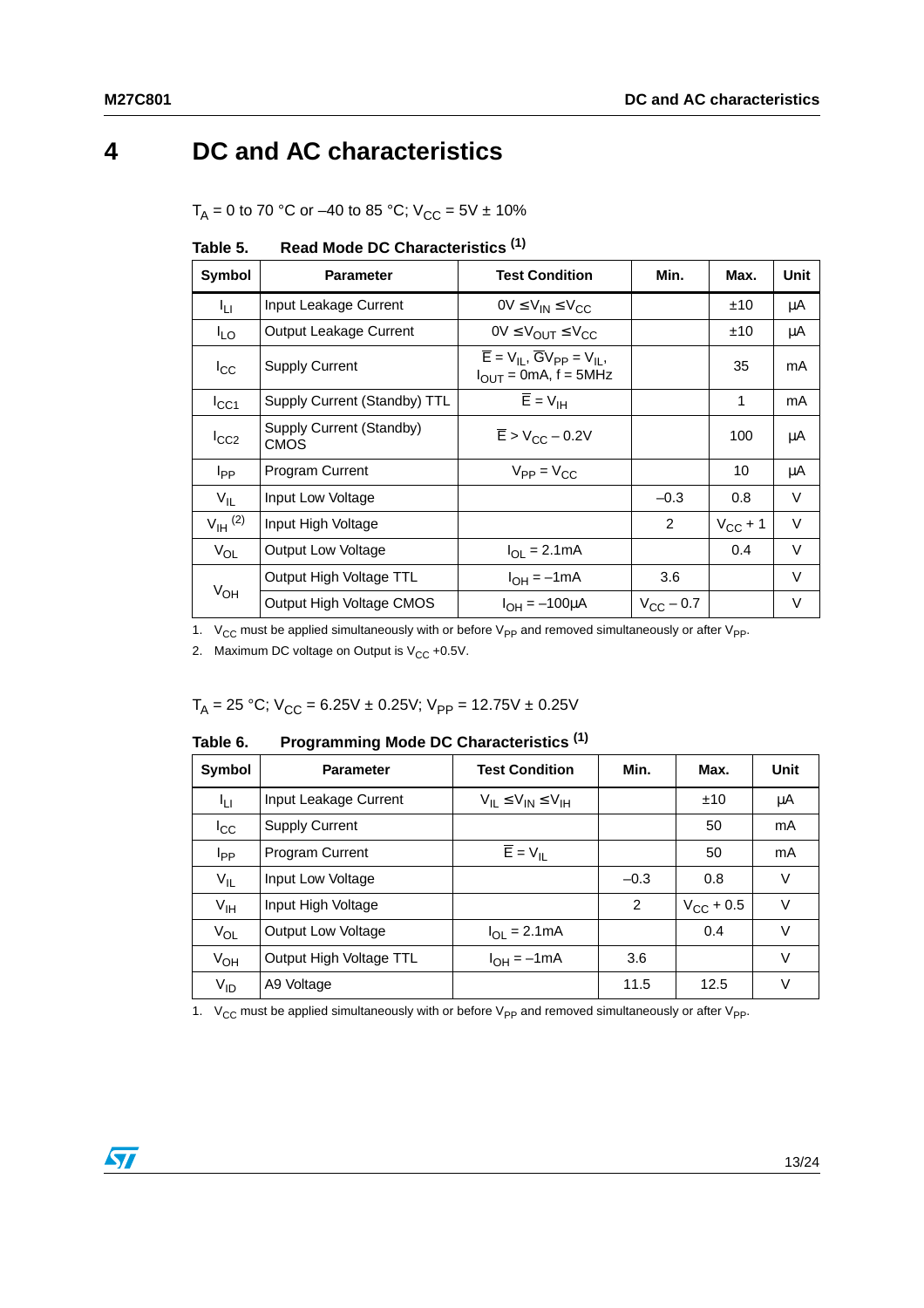#### <span id="page-14-0"></span>Table 7. **AC Measurement Conditions**

| <b>Parameter</b>                      | <b>High Speed</b> | <b>Standard</b>     |
|---------------------------------------|-------------------|---------------------|
| Input Rise and Fall Times             | $\leq 10$ ns      | ≤ 20ns (10% to 90%) |
| Input Pulse Voltages                  | $0$ to $3V$       | 0.4 to $2.4V$       |
| Input and Output Timing Ref. Voltages | 1.5V              | $0.8$ and $2V$      |

 $T_A = 25 °C$ , f = 1 MHz

#### <span id="page-14-1"></span>Table 8. Capacitance<sup>(1)</sup>

| Symbol                     | <b>Parameter</b>          | <b>Test Condition</b> |  | Max. | Unit |
|----------------------------|---------------------------|-----------------------|--|------|------|
| $\mathsf{C}_{\mathsf{IN}}$ | Input Capacitance         | $V_{IN} = 0V$         |  |      | рF   |
| С <sub>ОUТ</sub>           | <b>Output Capacitance</b> | $V_{\text{OUT}} = 0V$ |  | 12   | рF   |

1. Sampled only, not 100% tested.

### <span id="page-14-2"></span>**Figure 6. AC Testing Input Output Waveform**



### <span id="page-14-3"></span>**Figure 7. AC Testing Load Circuit**



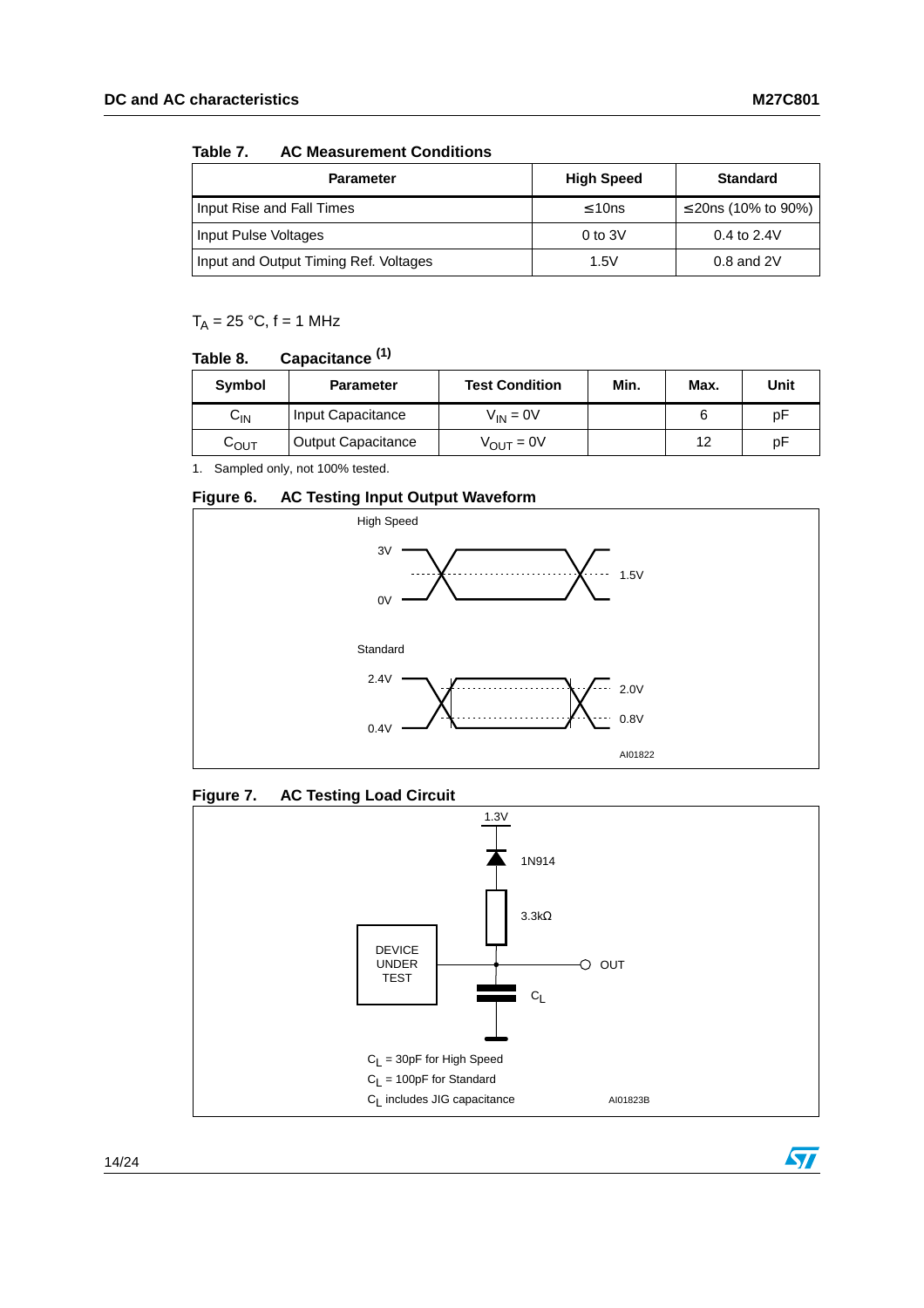### $T_A = 0$  to 70 °C or –40 to 85 °C;  $V_{CC} = 5V \pm 10\%$

<span id="page-15-0"></span>

| <b>Symbol</b>             | Alt              | <b>Parameter</b>                           | <b>Test</b>                                              | $-45(2)$ |      | $-55^{(2)}$ |      | -60      |      | Unit |
|---------------------------|------------------|--------------------------------------------|----------------------------------------------------------|----------|------|-------------|------|----------|------|------|
|                           |                  |                                            | <b>Condition</b>                                         | Min.     | Max. | Min.        | Max. | Min.     | Max. |      |
| $t_{AVOV}$                | $t_{\text{ACC}}$ | Address Valid to Output Valid              | $\overline{E} = V_{IL}$<br>$\overline{GV}_{PP} = V_{IL}$ |          | 45   |             | 55   |          | 60   | ns   |
| <sup>t</sup> ELQV         | $t_{\sf CE}$     | Chip Enable Low to Output Valid            | $\overline{G}V_{PP} = V_{IL}$                            |          | 45   |             | 55   |          | 60   | ns   |
| t <sub>GLQV</sub>         | t <sub>OE</sub>  | Output Enable Low to Output Valid          | $\overline{E} = V_{\parallel}$                           |          | 25   |             | 30   |          | 30   | ns   |
| $t_{EHQZ}$ <sup>(3)</sup> | t <sub>DF</sub>  | Chip Enable High to Output Hi-Z            | $\overline{G}V_{PP} = V_{IL}$                            | 0        | 25   | $\Omega$    | 25   | $\Omega$ | 25   | ns   |
| $t_{GHQZ}$ <sup>(3)</sup> | tn⊧              | Output Enable High to Output Hi-Z          | $\overline{E}$ = $V_{IL}$                                | $\Omega$ | 25   | $\Omega$    | 25   | $\Omega$ | 25   | ns   |
| $t_{AXQX}$                | $t_{OH}$         | Address Transition to Output<br>Transition | $\overline{E} = V_{IL}$<br>$\overline{G}V_{PP} = V_{IL}$ | 0        |      | 0           |      | $\Omega$ |      | ns   |

1.  $V_{CC}$  must be applied simultaneously with or before  $V_{PP}$  and removed simultaneously or after  $V_{PP}$ .

<span id="page-15-4"></span>2. Speed obtained with High Speed AC measurement conditions.

<span id="page-15-3"></span>3. Sampled only, not 100% tested.

### <span id="page-15-1"></span>**Table 10. Read Mode AC Characteristics (1)**

| <b>Symbol</b><br>Alt      |                         | <b>Parameter</b>                           | <b>Test</b>                                                                         |          | -70  |          | -80  |            | -100/-120/-150 | <b>Unit</b> |
|---------------------------|-------------------------|--------------------------------------------|-------------------------------------------------------------------------------------|----------|------|----------|------|------------|----------------|-------------|
|                           |                         |                                            | <b>Condition</b>                                                                    | Min.     | Max. | Min.     | Max. | <b>Min</b> | Max.           |             |
| t <sub>AVQV</sub>         | $t_{\text{ACC}}$        | Address Valid to Output Valid              | $\overline{E} = V_{IL}$<br>$\overline{G}V_{PP} = V_{IL}$                            |          | 70   |          | 80   |            | 100            | ns          |
| $t_{\sf ELQV}$            | $\mathfrak{t}_{\rm CE}$ | Chip Enable Low to Output Valid            | $\overline{G}V_{PP} = V_{IL}$                                                       |          | 70   |          | 80   |            | 100            | ns          |
| t <sub>GLQV</sub>         | t <sub>OE</sub>         | Output Enable Low to Output Valid          | $\overline{E}$ = $V_{IL}$                                                           |          | 35   |          | 40   |            | 50             | ns          |
| $t_{EHQZ}$ <sup>(2)</sup> | t <sub>DF</sub>         | Chip Enable High to Output Hi-Z            | $\overline{G}V_{PP} = V_{IL}$                                                       | $\Omega$ | 30   | $\Omega$ | 35   | 0          | 40             | ns          |
| $t_{GHQZ}$ <sup>(2)</sup> | t <sub>DF</sub>         | Output Enable High to Output Hi-Z          | $\overline{E}$ = $V_{IL}$                                                           | 0        | 30   | $\Omega$ | 35   | 0          | 40             | ns          |
| $t_{AXQX}$                | $t_{OH}$                | Address Transition to Output<br>Transition | $\overline{\mathsf{E}} = \mathsf{V}_{\mathsf{IL}}$<br>$\overline{GV}_{PP} = V_{II}$ | $\Omega$ |      | 0        |      | 0          |                | ns          |

1.  $V_{CC}$  must be applied simultaneously with or before  $V_{PP}$  and removed simultaneously or after  $V_{PP}$ .

<span id="page-15-5"></span>2. Sampled only, not 100% tested.

 $\sqrt{2}$ 

### <span id="page-15-2"></span>**Figure 8. Read Mode AC Waveforms**



15/24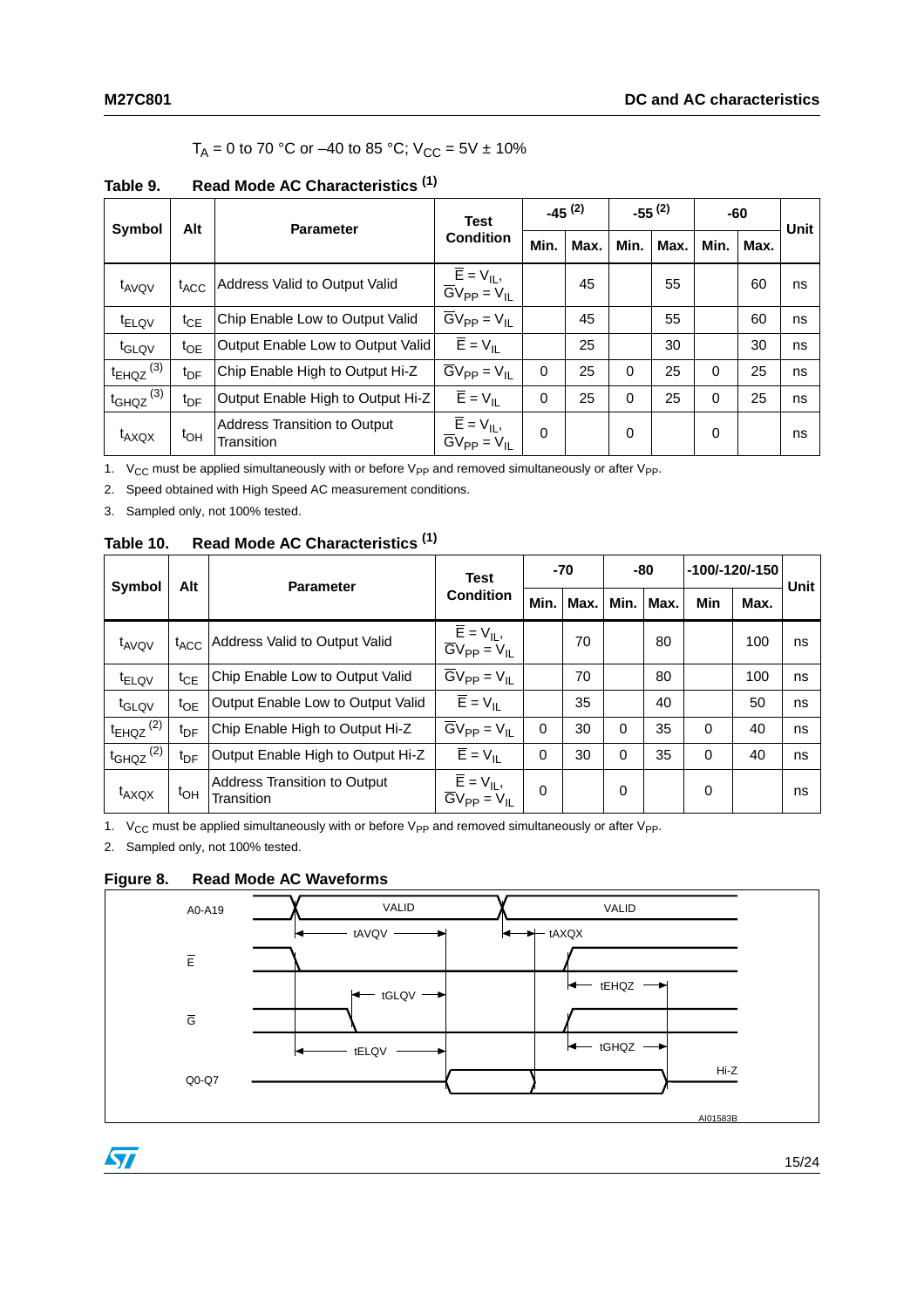$T_A = 25 °C$ ;  $V_{CC} = 6.25V \pm 0.25V$ ;  $V_{PP} = 12.75V \pm 0.25V$ 

| Symbol              | Alt                 | <b>Parameter</b>                                         | <b>Test Condition</b> | Min | Max | Unit |
|---------------------|---------------------|----------------------------------------------------------|-----------------------|-----|-----|------|
| t <sub>A9HVPH</sub> | $t_{\text{AS9}}$    | $V_{\text{A9}}$ High to $V_{\text{PP}}$ High             |                       | 2   |     | μs   |
| <sup>t</sup> VPHEL  | $t_{VPS}$           | V <sub>PP</sub> High to Chip Enable Low                  |                       | 2   |     | μs   |
| $t_{A10HEH}$        | $t$ <sub>AS10</sub> | $V_{A10}$ High to Chip Enable High (Set)                 |                       |     |     | μs   |
| $t_{A10LEH}$        | $t$ <sub>AS10</sub> | V <sub>A10</sub> Low to Chip Enable High (Reset)         |                       | 1   |     | μs   |
| $t_{\text{EXA10X}}$ | $t_{\text{AH10}}$   | Chip Enable Transition to $V_{A10}$ Transition           |                       |     |     | μs   |
| <sup>t</sup> EXVPX  | $t_{VPH}$           | Chip Enable Transition to $V_{\text{PP}}$ Transition     |                       | 2   |     | μs   |
| <sup>t</sup> VPXA9X | $t_{AH9}$           | $V_{\text{PP}}$ Transition to $V_{\text{A}9}$ Transition |                       | 2   |     | μs   |

<span id="page-16-0"></span>**Table 11. Margin Mode AC Characteristics (1)**

1.  $V_{CC}$  must be applied simultaneously with or before  $V_{PP}$  and removed simultaneously or after  $V_{PP}$ .

<span id="page-16-1"></span>

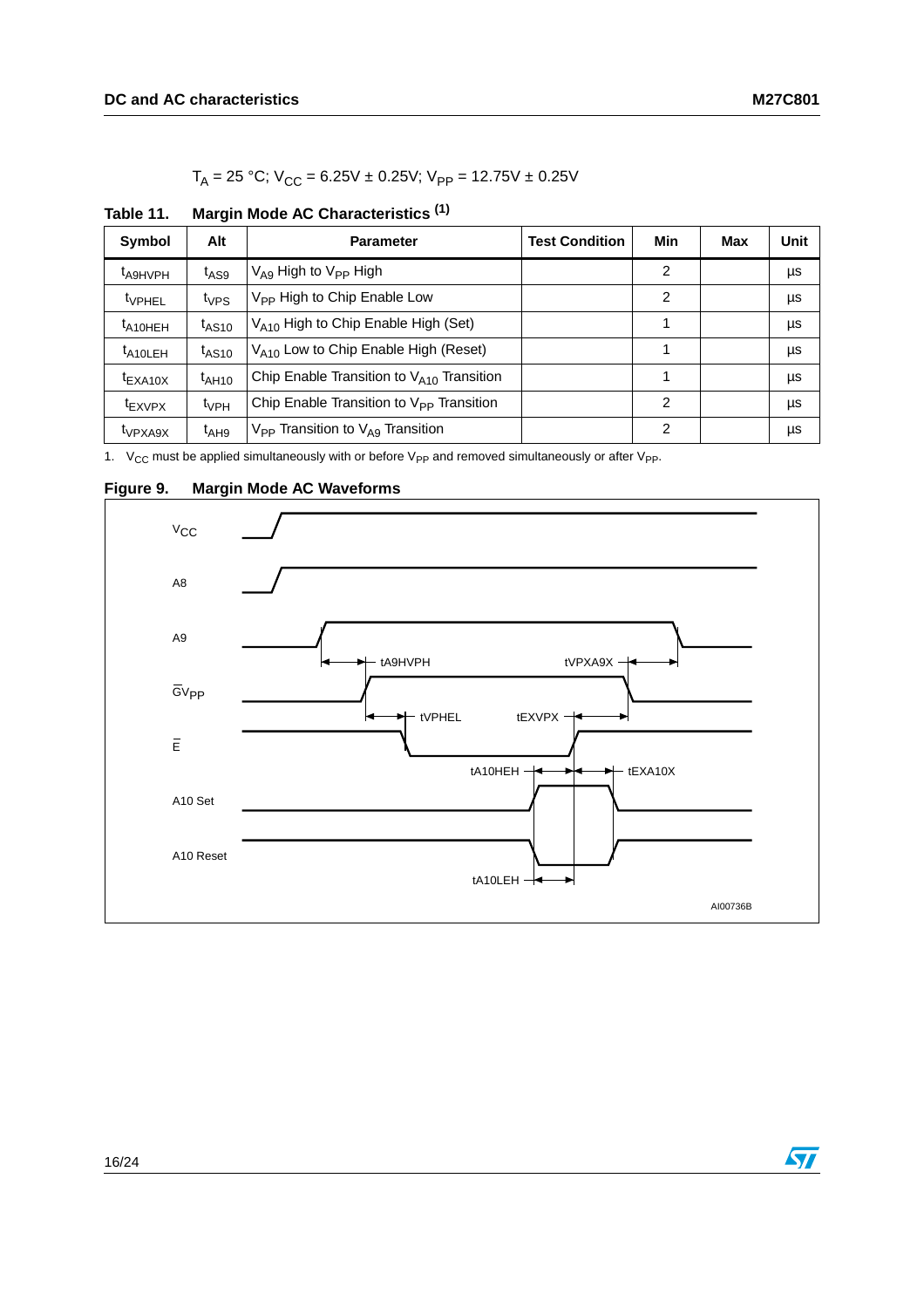| Symbol                    | Alt               | <b>Parameter</b>                             | <b>Test Condition</b> | Min.     | Max. | Unit |
|---------------------------|-------------------|----------------------------------------------|-----------------------|----------|------|------|
| t <sub>AVEL</sub>         | $t_{AS}$          | Address Valid to Chip Enable Low             |                       | 2        |      | μs   |
| t <sub>QVEL</sub>         | t <sub>DS</sub>   | Input Valid to Chip Enable Low               |                       | 2        |      | μs   |
| <sup>t</sup> VCHEL        | $t_{VCS}$         | V <sub>CC</sub> High to Chip Enable Low      |                       | 2        |      | μs   |
| <sup>t</sup> VPHEL        | $t_{\text{OES}}$  | V <sub>PP</sub> High to Chip Enable Low      |                       | 2        |      | μs   |
| <sup>t</sup> VPLVPH       | <sup>t</sup> PRT  | $V_{\text{PP}}$ Rise Time                    |                       | 50       |      | ns   |
| <sup>t</sup> ELEH         | t <sub>PW</sub>   | Chip Enable Program Pulse Width<br>(Initial) |                       | 45       | 55   | μs   |
| $t_{EHQX}$                | t <sub>DH</sub>   | Chip Enable High to Input Transition         |                       | 2        |      | μs   |
| <sup>t</sup> EHVPX        | $t_{\rm OEH}$     | Chip Enable High to $V_{PP}$ Transition      |                       | 2        |      | μs   |
| <sup>t</sup> VPLEL        | $t_{\mathsf{VR}}$ | V <sub>PP</sub> Low to Chip Enable Low       |                       | 2        |      | μs   |
| <sup>t</sup> ELQV         | $t_{\text{DV}}$   | Chip Enable Low to Output Valid              |                       |          | 1    | μs   |
| $t_{EHQZ}$ <sup>(2)</sup> | <sup>t</sup> DFP  | Chip Enable High to Output Hi-Z              |                       | $\Omega$ | 130  | ns   |
| $t_{EHAX}$                | t <sub>АН</sub>   | Chip Enable High to Address Transition       |                       | 0        |      | ns   |

<span id="page-17-0"></span>**Table 12. Programming Mode AC Characteristics (1)**

1.  $V_{CC}$  must be applied simultaneously with or before  $V_{PP}$  and removed simultaneously or after  $V_{PP}$ .

2. Sampled only, not 100% tested.

 $\sqrt{2}$ 

### <span id="page-17-1"></span>**Figure 10. Programming and Verify Modes AC Waveforms**

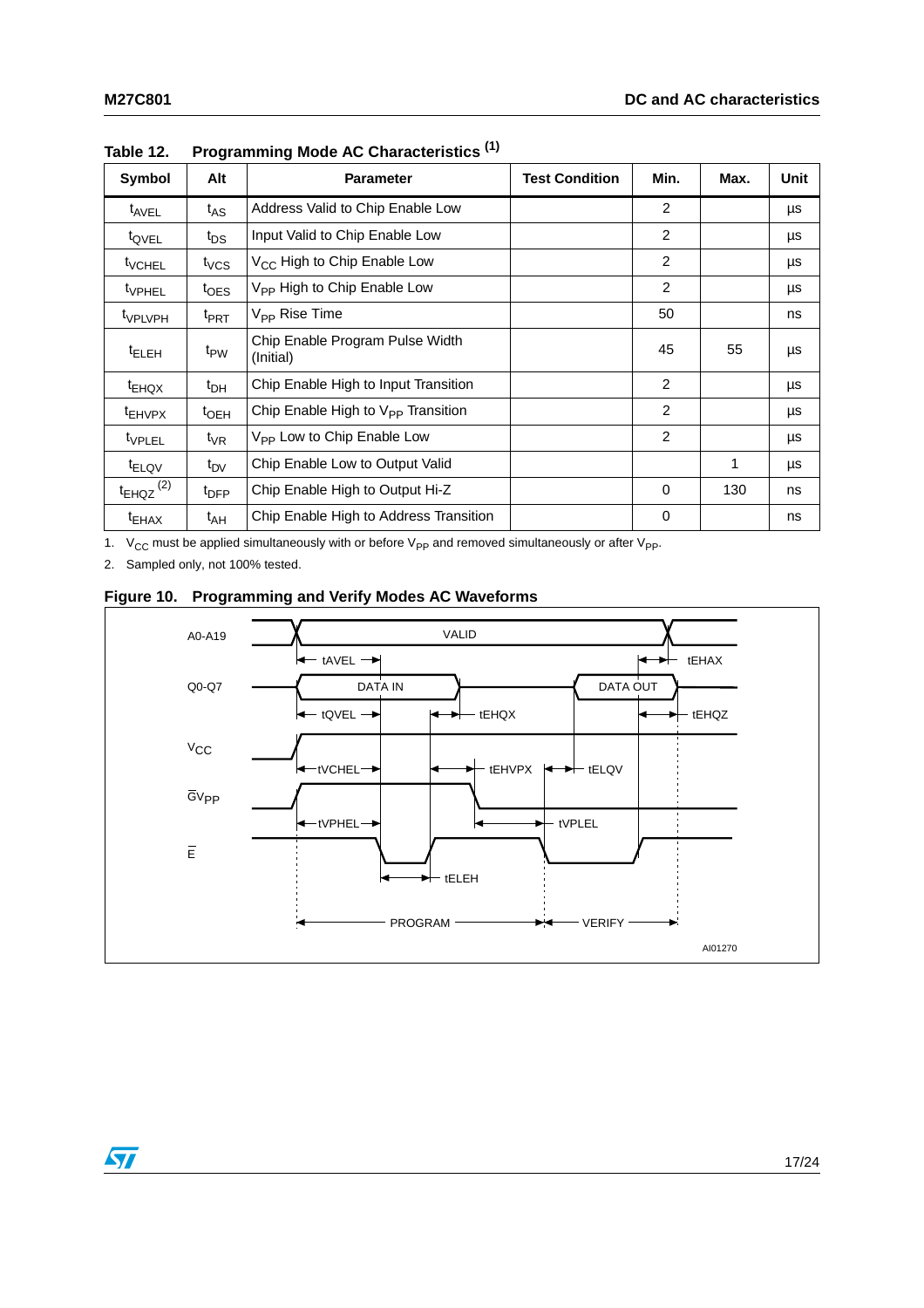# <span id="page-18-0"></span>**5 Package mechanical data**

## <span id="page-18-1"></span>**5.1 32-pin Ceramic Frit-seal DIP, with round window (FDIP32WA)**



<span id="page-18-3"></span>**Figure 11. FDIP32WA package outline**

<span id="page-18-2"></span>

| Table 13. |  |  | FDIP32WA package mechanical data |  |
|-----------|--|--|----------------------------------|--|
|-----------|--|--|----------------------------------|--|

|                |           | millimeters |              | inches      |            |              |  |
|----------------|-----------|-------------|--------------|-------------|------------|--------------|--|
| Symbol         | Min       | <b>Typ</b>  | <b>Max</b>   | Min         | <b>Typ</b> | <b>Max</b>   |  |
| A              |           |             | 5.72         |             |            | 0.225        |  |
| A1             | 0.51      |             | 1.40         | 0.020       |            | 0.055        |  |
| A2             | 3.91      |             | 4.57         | 0.154       |            | 0.180        |  |
| A <sub>3</sub> | 3.89      |             | 4.50         | 0.153       |            | 0.177        |  |
| $\sf B$        | 0.41      |             | 0.56         | 0.016       |            | 0.022        |  |
| <b>B1</b>      |           | 1.45        |              |             | 0.057      |              |  |
| ${\bf C}$      | 0.23      |             | 0.30         | 0.009       |            | 0.012        |  |
| D              | 41.73     |             | 42.04        | 1.643       |            | 1.655        |  |
| D <sub>2</sub> |           | 38.10       |              |             | 1.500      |              |  |
| ${\bf e}$      |           | 2.54        |              |             | 0.100      |              |  |
| E              |           | 15.24       |              |             | 0.600      |              |  |
| E1             | 13.06     |             | 13.36        | 0.514       |            | 0.526        |  |
| eA             |           | 14.99       |              |             | 0.590      |              |  |
| $\rm eB$       | 16.18     |             | 18.03        | 0.637       |            | 0.710        |  |
| L              | 3.18      |             | 4.10         | 0.125       |            | 0.161        |  |
| N              |           | 32          |              |             | 32         |              |  |
| $\mathsf{S}$   | 1.52      |             | 2.49         | 0.060       |            | 0.098        |  |
| Ø              |           | 7.11        |              |             | 0.280      |              |  |
| $\alpha$       | $4^\circ$ |             | $11^{\circ}$ | $4^{\circ}$ |            | $11^{\circ}$ |  |

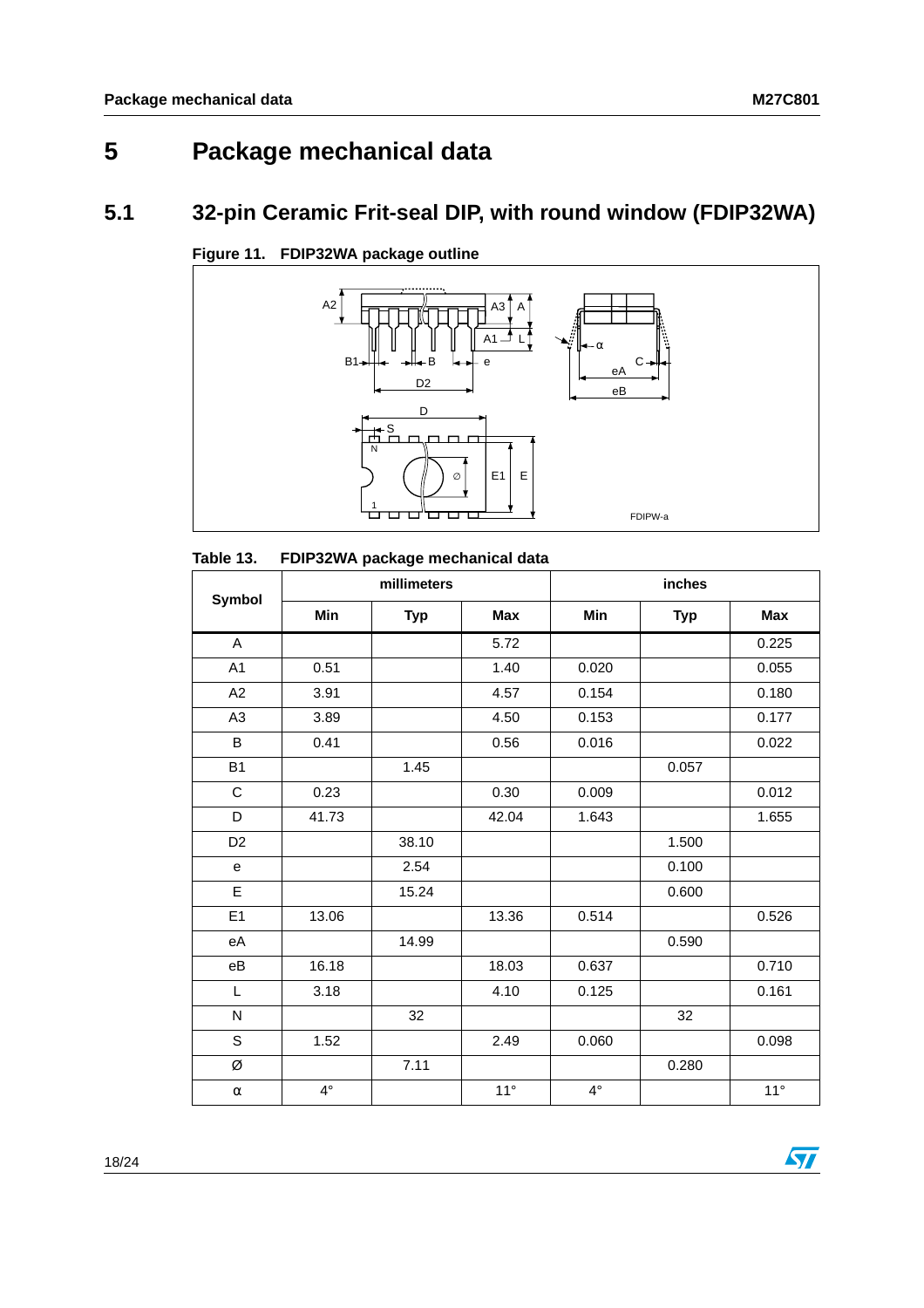# <span id="page-19-0"></span>**5.2 32-pin Plastic DIP, 600 mils width (PDIP32)**

### <span id="page-19-2"></span>**Figure 12. PDIP32 package outline**



#### <span id="page-19-1"></span>Table 14. **PDIP32 package mechanical data**

|                |             | millimeters |              | inches      |            |              |  |
|----------------|-------------|-------------|--------------|-------------|------------|--------------|--|
| Symbol         | Min         | <b>Typ</b>  | Max          | Min         | <b>Typ</b> | <b>Max</b>   |  |
| A              |             |             | 4.83         |             |            | 0.190        |  |
| A <sub>1</sub> | 0.38        |             |              | 0.015       |            |              |  |
| A2             |             | 3.81        |              |             | 0.150      |              |  |
| b              | 0.41        |             | 0.53         | 0.016       |            | 0.021        |  |
| b <sub>1</sub> | 1.14        |             | 1.65         | 0.045       |            | 0.065        |  |
| $\mathbf{C}$   | 0.23        |             | 0.38         | 0.009       |            | 0.015        |  |
| D              | 41.78       |             | 42.29        | 1.645       |            | 1.665        |  |
| D <sub>2</sub> |             | 38.10       |              |             | 1.500      |              |  |
| eA             |             | 15.24       |              |             | 0.600      |              |  |
| e              |             | 2.54        |              |             | 0.100      |              |  |
| E              | 15.24       |             | 15.88        | 0.600       |            | 0.625        |  |
| E1             | 13.46       |             | 13.97        | 0.530       |            | 0.550        |  |
| S              | 1.65        |             | 2.21         | 0.065       |            | 0.087        |  |
| L              | 3.05        |             | 3.56         | 0.120       |            | 0.140        |  |
| $\alpha$       | $0^{\circ}$ |             | $15^{\circ}$ | $0^{\circ}$ |            | $15^{\circ}$ |  |
| N              |             | 32          |              |             | 32         |              |  |

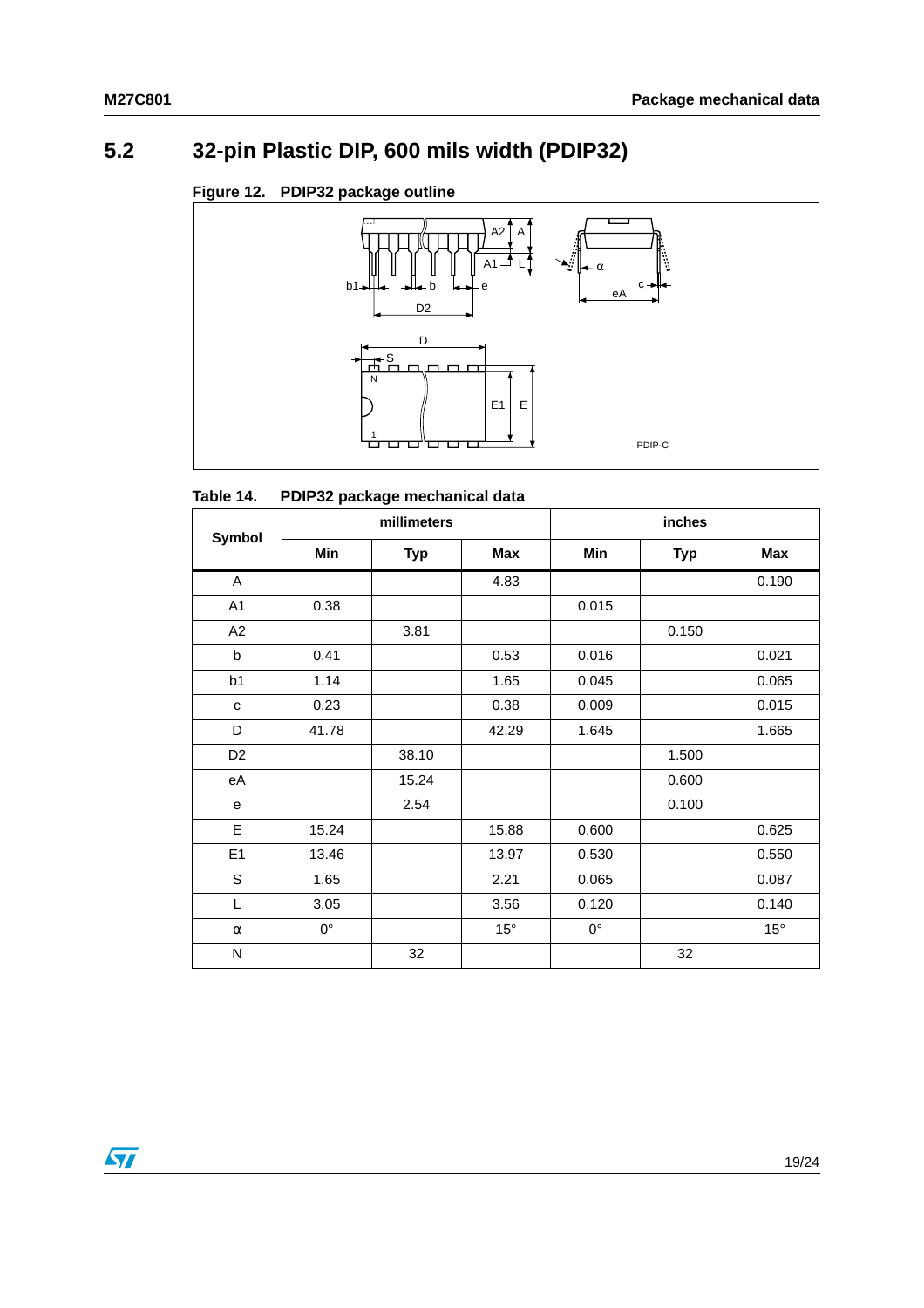$\sqrt{2}$ 

# <span id="page-20-0"></span>**5.3 32-lead Rectangular Plastic Leaded Chip Carrier (PLCC32)**



### <span id="page-20-2"></span>**Figure 13. PLCC32 package outline**

<span id="page-20-1"></span>

|                |       | millimeters |                   | inches |            |                          |  |
|----------------|-------|-------------|-------------------|--------|------------|--------------------------|--|
| Symbol         | Min   | <b>Typ</b>  | <b>Max</b>        | Min    | <b>Typ</b> | <b>Max</b>               |  |
| A              | 3.18  |             | 3.56              | 0.125  |            | 0.140                    |  |
| A <sub>1</sub> | 1.53  |             | 2.41              | 0.060  |            | 0.095                    |  |
| A2             | 0.38  |             | $\qquad \qquad -$ | 0.015  |            | $\overline{\phantom{m}}$ |  |
| $\sf B$        | 0.33  |             | 0.53              | 0.013  |            | 0.021                    |  |
| <b>B1</b>      | 0.66  |             | 0.81              | 0.026  |            | 0.032                    |  |
| CP             |       |             | 0.10              |        |            | 0.004                    |  |
| D              | 12.32 |             | 12.57             | 0.485  |            | 0.495                    |  |
| D <sub>1</sub> | 11.35 |             | 11.51             | 0.447  |            | 0.453                    |  |
| D <sub>2</sub> | 4.78  |             | 5.66              | 0.188  |            | 0.223                    |  |
| D <sub>3</sub> |       | 7.62        |                   |        | 0.300      |                          |  |
| E              | 14.86 |             | 15.11             | 0.585  |            | 0.595                    |  |
| E1             | 13.89 |             | 14.05             | 0.547  |            | 0.553                    |  |
| E <sub>2</sub> | 6.05  |             | 6.93              | 0.238  |            | 0.273                    |  |
| E <sub>3</sub> |       | 10.16       |                   |        | 0.400      |                          |  |
| e              |       | 1.27        |                   |        | 0.050      |                          |  |
| F              | 0.00  |             | 0.13              | 0.000  |            | 0.005                    |  |
| ${\sf R}$      |       | 0.89        |                   |        | 0.035      |                          |  |
| N              |       | 32          |                   |        | 32         |                          |  |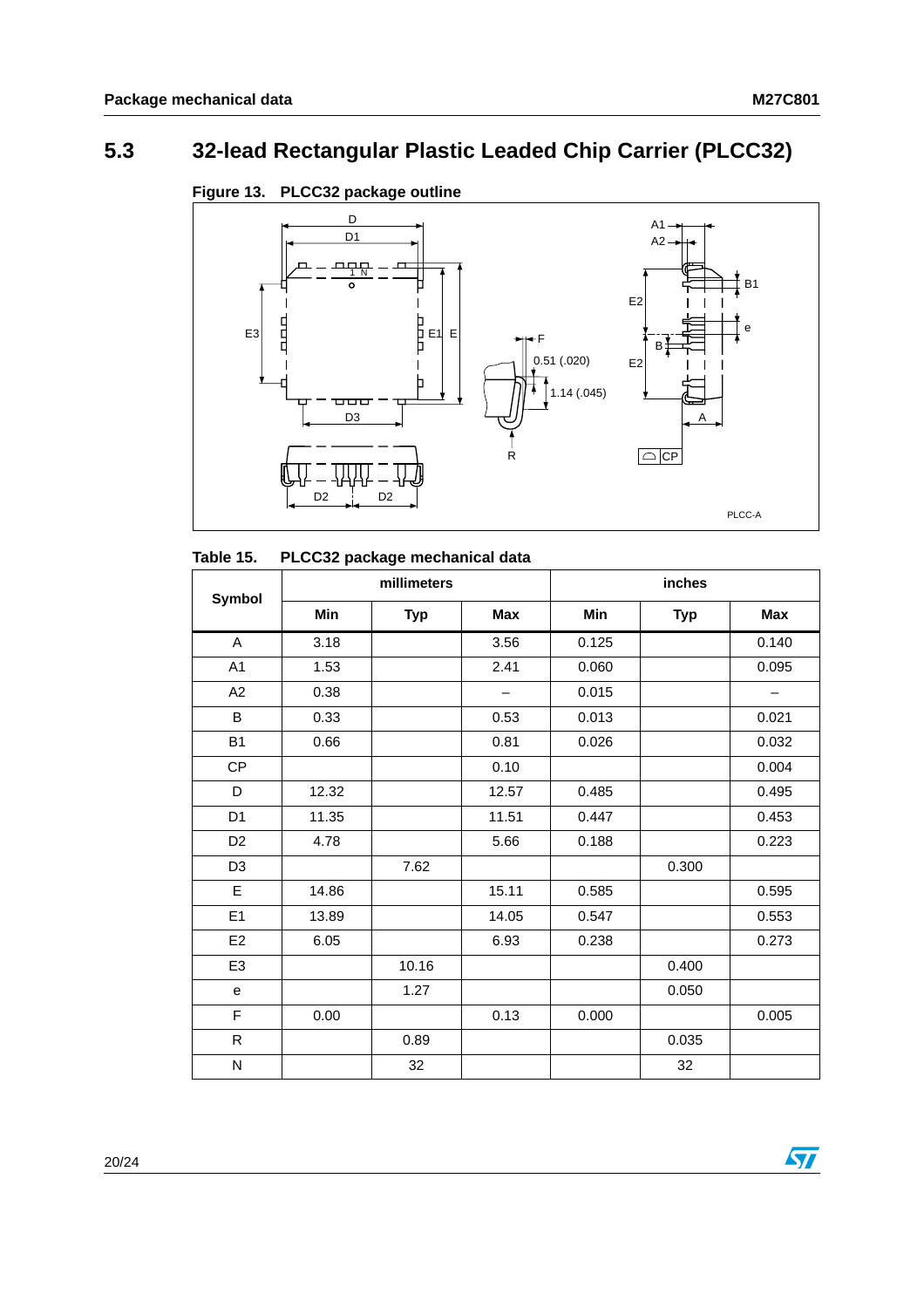# <span id="page-21-0"></span>**5.4 32-lead Plastic Thin Small Outline, 8x20 mm (TSOP32)**

### <span id="page-21-2"></span>**Figure 14. TSOP32 package outline**



### <span id="page-21-1"></span>**Table 16. TSOP32 package mechanical data**

| <b>Symbol</b>  |             | millimeters |             | <b>inches</b> |            |             |  |  |
|----------------|-------------|-------------|-------------|---------------|------------|-------------|--|--|
|                | <b>Min</b>  | <b>Typ</b>  | Max         | <b>Min</b>    | <b>Typ</b> | <b>Max</b>  |  |  |
| A              |             |             | 1.200       |               |            | 0.0472      |  |  |
| A <sub>1</sub> | 0.050       |             | 0.150       | 0.0020        |            | 0.0059      |  |  |
| A2             | 0.950       |             | 1.050       | 0.0374        |            | 0.0413      |  |  |
| B              | 0.170       |             | 0.250       | 0.0067        |            | 0.0098      |  |  |
| C              | 0.100       |             | 0.210       | 0.0039        |            | 0.0083      |  |  |
| CP             |             |             | 0.100       |               |            | 0.0039      |  |  |
| D              | 19.800      |             | 20,200      | 0.7795        |            | 0.7953      |  |  |
| D <sub>1</sub> | 18.300      |             | 18.500      | 0.7205        |            | 0.7283      |  |  |
| e              |             | 0.500       |             |               | 0.0197     |             |  |  |
| E              | 7.900       |             | 8.100       | 0.3110        |            | 0.3189      |  |  |
| L              | 0.500       |             | 0.700       | 0.0197        |            | 0.0276      |  |  |
| N              |             | 32          |             |               | 32         |             |  |  |
| $\alpha$       | $0^{\circ}$ |             | $5^{\circ}$ | $0^{\circ}$   |            | $5^{\circ}$ |  |  |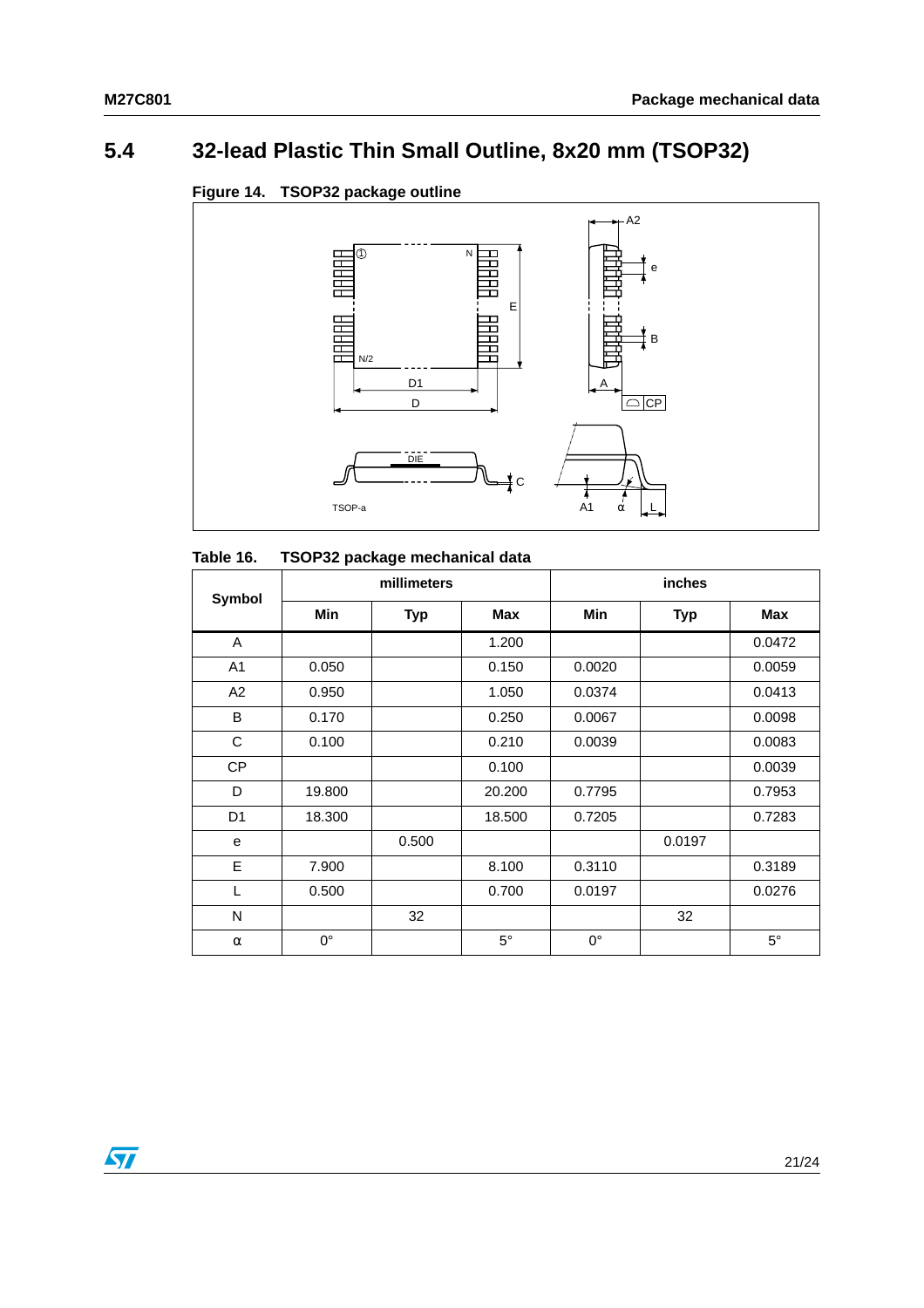# <span id="page-22-0"></span>**6 Part numbering**

### <span id="page-22-1"></span>**Table 17. Ordering Information Scheme**

| Example:                     |                 | M27C801 | -45 K<br>$\mathbf 1$ |  |
|------------------------------|-----------------|---------|----------------------|--|
|                              |                 |         |                      |  |
| <b>Device Type</b>           |                 |         |                      |  |
| M27                          |                 |         |                      |  |
|                              |                 |         |                      |  |
| <b>Supply Voltage</b>        |                 |         |                      |  |
| $C = 5V \pm 10\%$            |                 |         |                      |  |
|                              |                 |         |                      |  |
| <b>Device Function</b>       |                 |         |                      |  |
| $801 = 8Mbit (1Mb x8)$       |                 |         |                      |  |
|                              |                 |         |                      |  |
| <b>Speed</b>                 |                 |         |                      |  |
| $-45^{(1)} = 45$ ns          | $-80 = 80$ ns   |         |                      |  |
| $-55^{(1)} = 55$ ns          | $-100 = 100$ ns |         |                      |  |
| $-60 = 60$ ns                | $-120 = 120$ ns |         |                      |  |
| $-70 = 70$ ns                | $-150 = 150$ ns |         |                      |  |
|                              |                 |         |                      |  |
| Package                      |                 |         |                      |  |
| $F = FDIP32W$                |                 |         |                      |  |
| $B =$ PDIP32                 |                 |         |                      |  |
| $K = PLCC32$                 |                 |         |                      |  |
| $N = TSOP32: 8 \times 20$ mm |                 |         |                      |  |
|                              |                 |         |                      |  |
| <b>Temperature Range</b>     |                 |         |                      |  |

 $1 = 0$  to 70 °C  $6 = -40$  to 85 °C

1. High Speed, see AC Characteristics section for further information.

For a list of available options (Speed, Package, etc...) or for further information on any aspect of this device, please contact the STMicroelectronics Sales Office nearest to you.

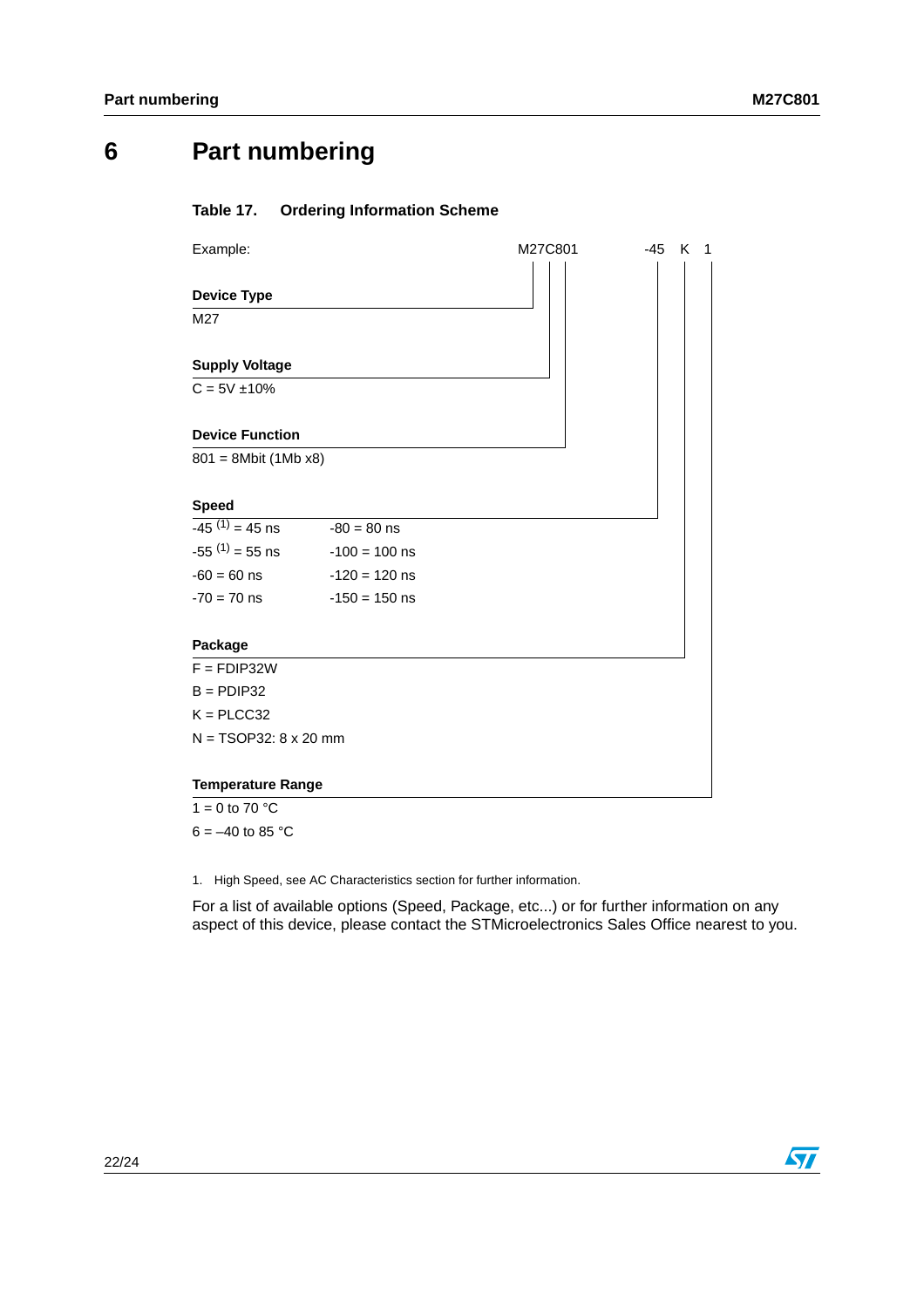# <span id="page-23-0"></span>**7 Revision history**

#### <span id="page-23-1"></span>Table 18. **Document revision history**

| Date         | <b>Revision</b> | <b>Changes</b>                                                                                |
|--------------|-----------------|-----------------------------------------------------------------------------------------------|
| 10-Sept-1998 |                 | First Issue                                                                                   |
| 21-Mar-2000  | 2               | FDIP32W Package changed                                                                       |
| 25-Sep-2000  | 3               | AN620 Reference removed                                                                       |
| 12-Jul-2002  | 4               | 55ns speed class added<br>PLCC32 Package mechanical drawing and data clarified                |
| 12-Apr-2006  | 5               | Converted to new template. Added ECOPACK® information.<br>Removed Tape & Reel Packing option. |